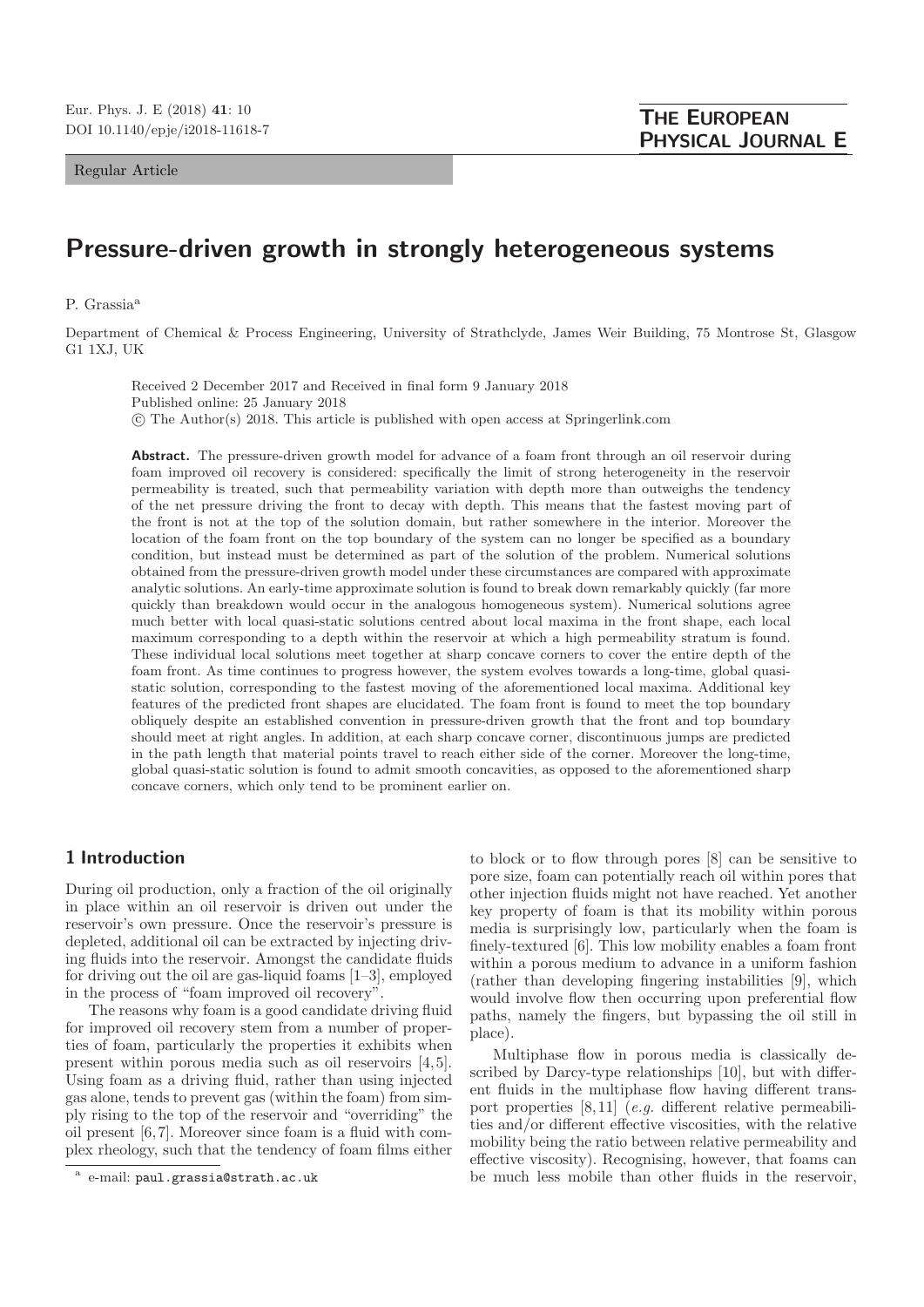

Fig. 1. A front of finely-textured foam, which is initially vertical but which moves from left to right as time evolves. The front (shown here as a thick curve) separates liquid (surfactant solution and oil) downstream (towards the right) from coarse foam upstream (towards the left). The front can be described at any time  $t$  by a curve  $x$  vs.  $y$ , with each front material point having displaced through a distance s to reach its current location. The instantaneous direction of motion of front material points is along the front normal  $n$ , with  $\alpha$  denoting the angle between the normal and the horizontal. For a system with strongly heterogeneous permeability,  $x$  can exhibit several local maxima,  $x_{\text{max},1}$ ,  $x_{\text{max},2}$ ,  $x_{\text{max},3}$ , whilst x at the top (denoted  $x<sub>top</sub>$ ) might lag behind one or more of these. Sharp concave corners can appear between the various maxima.

Darcy's law can be simplified to a case in which essentially all the pressure drop in the flow is realised across the least mobile fluid present [12].

Specifically, we shall consider the case of foam production in situ within the reservoir, with a slug of aqueous surfactant solution injected first, followed by a slug of injected gas: this process is known as surfactant alternating gas [13, 14]. A foam front is formed at the interface between surfactant and gas and this interface migrates through the reservoir as injection proceeds. Under these circumstances, the finest textured foam (i.e., the smallest bubbles) is found at the front itself, whereas upstream the foam is much coarser (since bubbles formed upstream have already collapsed  $[15-17]$ , and downstream there is no foam (only surfactant and oil). The least mobile part of the flow by far is the finely-textured foam at the front [12], so as we have noted earlier, this is where the bulk of the Darcy pressure drop must be realised.

In typical applications, this finely-textured foam front is a region which is perhaps tens or hundreds of metres thick containing a myriad of foam bubbles [18]. Nonetheless we are dealing with a front that can itself propagate over a distance of kilometres. Relative to the distance scale over which the front propagates, the front thickness is considered to be comparatively small. To a reasonable approximation then, the foam front can be represented (see, e.g. fig. 1) by a 1-D curve in a 2-D domain (or more generally by a 2-D curved surface in a 3-D domain [12, 18], although we do not treat that generalisation here). If the entire Darcy pressure drop is realised across this effectively 1-D curve, then Darcy's law reduces to a simpler mathematical model known as "pressure-driven growth" (see [12, 18, 19]). Following a number of recent studies in the literature [20–25], this is the model we will analyse here.

Pressure-driven growth solely involves computing how the locus of the 1-D foam front evolves over time: it does not require a solution of the full 2-D domain. According to the model [12, 18], any given element of the 1-D front advances due to the net pressure driving it, the net pressure here being the difference between the injection pressure (behind the front) and a hydrostatic pressure (ahead of it). The hydrostatic pressure increases with depth, meaning that the net driving pressure decays with depth: eventually one reaches a maximum depth at which hydrostatic pressure balances injection pressure, and the front cannot advance beyond this. At depths less than the maximum, the net driving pressure is balanced by the dissipation associated with moving along the finely-textured, low mobility foam front [12, 18]: this balance sets the speed of each element of foam front, with the direction of motion of each element being normal to the front.

Although conceptually the pressure-driven growth model is relatively easy to explain, it admits a surprisingly complex set of mathematical behaviours. The reason why the mathematical behaviour manages to be so rich is that the equation governing the model turns out to be a hyperbolic partial differential equation, and it is well known that such equations admit solutions that are not necessarily smooth [26]. In other words, pressure-driven growth, as formulated, lacks any regularising "diffusive" type term that would require the solutions to be smooth. The most striking manifestation of "non-smooth" solutions in pressure-driven growth is that concave front shapes can potentially focus down to sharp concave corners: again see fig. 1. Physically what these sharp corners represent is that the foam front can reorient itself on a length scale comparable with the thickness of the finelytextured foam front (rather than on a length scale comparable with the much longer distance over which the front propagates).

In spite of the tendency of the model to develop solutions that are obviously not smooth, for many problems of interest, including the advance of a foam front through a homogeneous reservoir, these sharp concave corners tend not to manifest [12, 18]. Instead the front tends to be convex (or strictly speaking so close to being convex that tiny departures from convexity can be easily overlooked [25]): convex shapes do not lead to the same mathematical illbehaviour in the pressure-driven growth model that concave shapes do [18].

Nonetheless there are important classes of problems in which concavities can and do arise [20, 21, 23]. Amongst these (see [23]) is the case of a heterogeneous reservoir in which the permeability of the porous medium varies with depth. The reservoir might for instance be stratified, with different strata in the reservoir at different depths. Concavities in the front shape then arise naturally in those strata for which the front motion lags behind the motion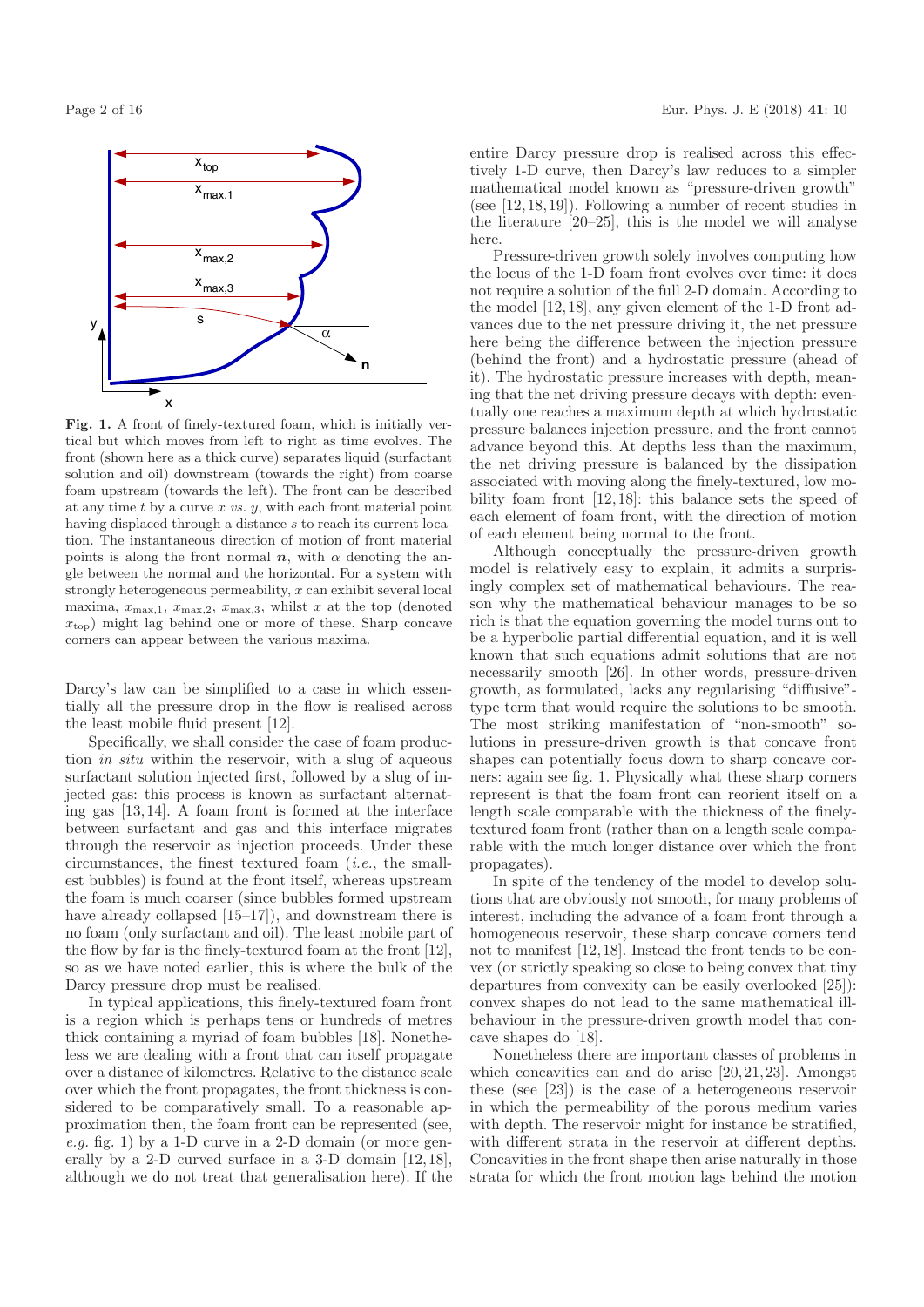in neighbouring strata, and as [23] found, these concavities can indeed focus down into sharp corners, such as those shown schematically in fig. 1.

That prior study [23] however left a number of questions still unanswered. One unanswered question was whether there might be a simple way to represent the front shape away from the concave corners. Another unanswered question was how the front shape evolved at long times, and moreover whether or not the concave corners persisted at these long times. Another key unanswered question concerned the behaviour of cases with comparatively strong heterogeneity, and in particular how foam fronts in such cases behave near the top boundary of the reservoir. We explain the issue near the top boundary as follows.

We have already stated that the net driving pressure difference (injection pressure less hydrostatic) is highest at the top [18]. Ordinarily this leads to the top of the front advancing further than the remainder of the front lower down. Typically moreover, a boundary condition is imposed such that the tangent to the front meets the top boundary of the solution domain at right angles. Since the direction of motion of front material points is normal to the front itself, this boundary condition serves to keep the top of the front moving along the top boundary of the domain, as one might expect [12]. As we will explain in more detail later on, a consequence of this boundary condition turns out to be that the location of the top of the front is known a priori for all times [18], and this can be imposed on the solution for the front shape. A potential issue however arises in a heterogeneous reservoir for which the reservoir permeability happens to be decreasing on the approach to the top boundary. The permeability affects the rate of advance of the foam front, and if the decrease in permeability near the top is sufficiently strong, it can overcome the tendency of material points higher up to have a higher rate of advance owing to their higher net driving pressure. The system is then said to be "strongly heterogeneous", and in effect, front material points on the top boundary could lag behind points slightly lower down: see, e.g., fig. 1. This makes it impossible, at least within the pressure-driven growth model, to impose a condition that the front tangent meets the top boundary at right angles. Failure to impose this particular boundary condition also implies that the location of the top of the front is no longer specified as part of the problem formulation but instead is a priori unknown. In the language of hyperbolic partial differential equations, it is possible to show that the trajectories of front material points correspond to characteristic curves with information being propagated along the characteristics [18]: instead of characteristics entering the solution domain from the top boundary, both they and the information that propagates along them are now being directed outwards from the solution domain towards that boundary. We emphasise that this situation only occurs when the heterogeneity in the permeability is sufficiently strong as to outweigh the depth variation of the net driving pressure. When the heterogeneity is weaker, the usual top boundary condition applies, as per what occurs in homogeneous systems.

The purpose of the present work is to address some of the issues and unanswered questions that were identified above specifically for pressure-driven growth in systems having heterogeneous permeability, with a focus on strongly heterogeneous systems in particular. The remainder of this work is laid out as follows. Section 2 outlines the governing equations of pressure-driven growth, firstly for a homogeneous system, and subsequently extended for a (strongly) heterogeneous one. Numerical solution techniques are discussed in sect. 3, with a number of approximate analytical solutions outlined in sect. 4. Results are presented in sect. 5, which also compares data from numerical simulations with approximate analytical predictions. Conclusions are offered in sect. 6.

# 2 Model and governing equations

The formulation of the pressure-driven growth model can be found in several publications that are already in the literature (see, e.g.,  $[12, 18, 20, 21, 23]$ ). Hence we will not derive the model again in full here, opting instead merely to introduce the governing equations and describe what they mean physically.

The key governing equation is

$$
\frac{\mathrm{d}\boldsymbol{x}}{\mathrm{d}t} = \frac{k\lambda_r}{(1 - S_w)\phi} \frac{\Delta P}{\tau_{\text{thick}}} \boldsymbol{n}.\tag{1}
$$

Here  $x$  represents the location of a material point on the foam front, t represents time, k represents the reservoir permeability (assumed to be homogeneous in the first instance),  $\lambda_r$  is the relative mobility of the finely-textured foam front,  $S_w$  is the liquid saturation in the foam (*i.e.*, the volume fraction of aqueous surfactant solution in the foam),  $\phi$  is the reservoir porosity,  $\Delta P$  is the net driving pressure (injection pressure less hydrostatic),  $\tau_{\text{thick}}$  is the front thickness, and  $n$  is the front normal. That this is a hyperbolic partial differential equation can be appreciated since on the left-hand side we have a time derivative of  $x$ , whereas on the right-hand side we have the front normal  $n$ , which is simply a rotation of the front tangent through a right angle, with the front tangent itself being a derivative of  $x$  with respect to distance along the front.

The net driving pressure  $\Delta P$  is the difference between a driving injection pressure  $P_{\text{drive}}$  and a hydrostatic pressure, the latter increasing with depth. If  $\rho$  is the liquidto-gas density difference and  $g$  is acceleration due to gravity, there is a maximum depth to which foam can reach,  $d_{\text{max}} \equiv P_{\text{drive}}/(\rho g)$  injection pressure being balanced to hydrostatic pressure at this particular depth. Furthermore, although the front thickness  $\tau_{\text{thick}}$  is much smaller than the distance over which the front propagates, it turns out that the front thickness is proportional to the distance over which front material elements displace. This is expressed as  $\tau_{\text{thick}} = \tau s$  where s is the distance through which a front material point has displaced, and  $\tau$  is a dimensionless constant much smaller than unity. Typically (see [18]) we choose  $\tau = 0.01$ , although the analysis we present works for any  $\tau$  value, provided  $\tau \ll 1$ .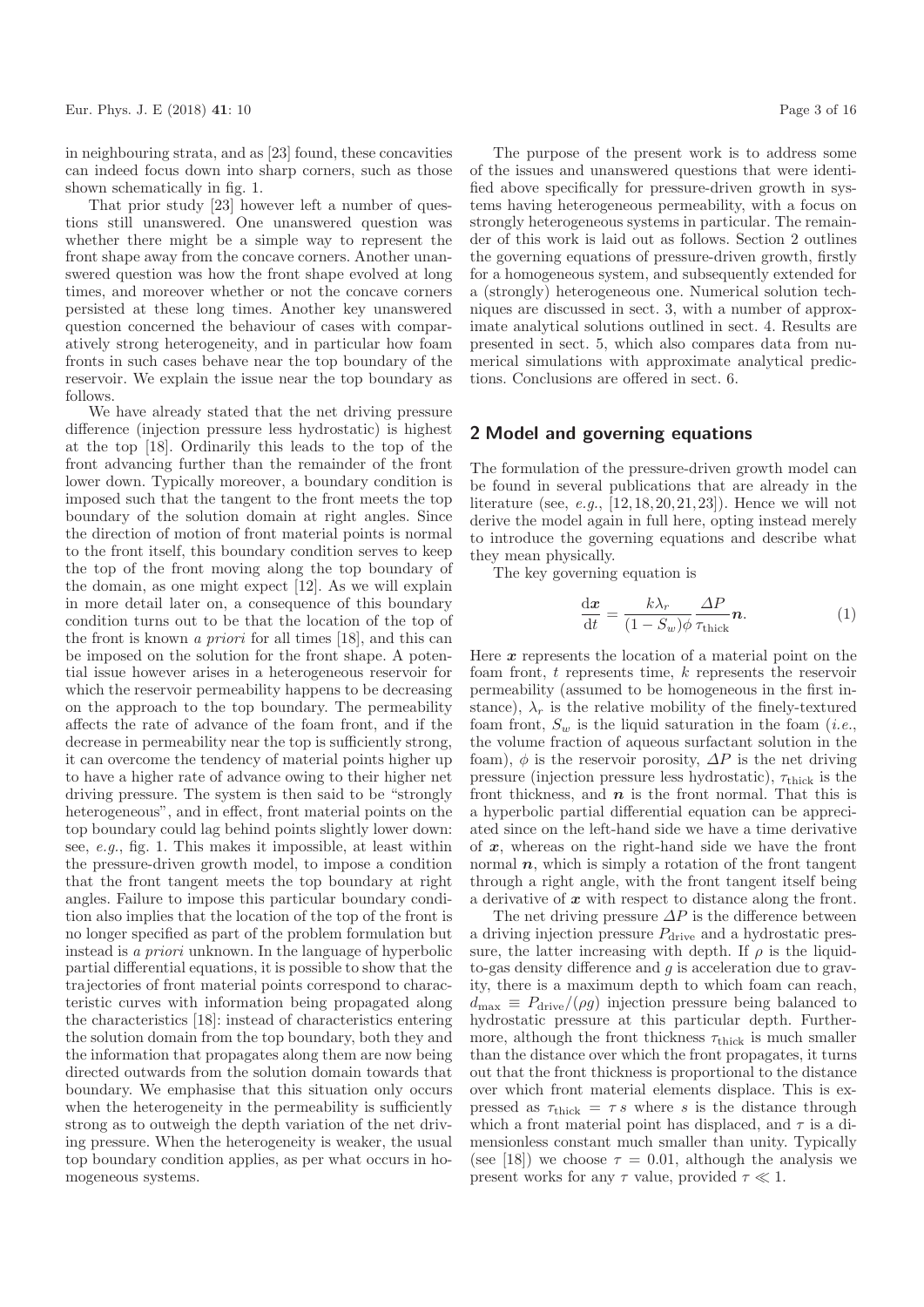We define an  $(x, y)$  coordinate system, such that  $x = 0$ is the location of an injection well and  $y = 0$  is the aforementioned depth at which injection pressure and hydrostatic pressure balance. We make the governing equations dimensionless by scaling distances by  $d_{\text{max}}$  and times by a scale

$$
t_{\text{scale}} = (1 - S_w) \phi k \lambda_r \frac{d_{\text{max}}^2}{P_{\text{drive}}} \tau. \tag{2}
$$

Values of  $d_{\text{max}}$  and  $t_{\text{scale}}$  are of course sensitive to the parameter values we set, but typical values reported by [20] suggest  $d_{\text{max}}$  values from several hundred metres up to a couple of kilometres, and  $t_{scale}$  roughly on the order of a week.

Continuing in what follows to employ the symbols  $x \equiv (x, y)$ , s and t, to represent dimensionless variables (the entire discussion from here on being in dimensionless form), the governing equation becomes

$$
\frac{\mathrm{d}x}{\mathrm{d}t} = \frac{y}{s}\boldsymbol{n},\tag{3}
$$

where in addition

$$
ds/dt = \mathbf{n} \cdot dx/dt = y/s.
$$
 (4)

Here the term in  $y$  on the right-hand side represents the net driving pressure: this vanishes at the bottom of the domain, and is highest at the top  $(y = 1$  in our dimensionless system). This means that points higher up on the front tend to move faster and further than those lower down.

The initial condition is ideally  $x = 0$  and  $s = 0$  at  $t = 0$ for all values of y. This however leads to arbitrarily large initial values of  $dx/dt$  and  $ds/dt$ . To avoid this, in numerical computations we tend to set  $x = s = s_0$  at  $t = 0$  where  $s_0$  is a small dimensionless parameter, typically  $s_0 = 0.01$ . As we will discuss later, the solutions that develop over time are really very insensitive to  $s_0$ , so the exact choice of  $s_0$  has little bearing on the model predictions.

A boundary condition is also usually imposed on the top boundary. To achieve this we first define an angle  $\alpha$ such that

$$
\tan \alpha = (\mathrm{d}x/\mathrm{d}y)_f,\tag{5}
$$

the subscript "f" here representing a derivative along the foam front. According to this definition  $\alpha$  is the angle that the front normal makes to the horizontal; the sign convention is that a positive  $\alpha$  corresponds to a front normal pointing below the horizontal (see fig. 1), which is what we expect to develop if upper parts of the front move further and faster than parts lower down.

Having now defined  $\alpha$ , the usual boundary condition that is imposed is  $\alpha = 0$  at the top. This ensures that the front normal is along the top boundary, and hence (according to eq.  $(3)$ ) the direction of motion of front material points is along that boundary.

If points are moving along the top boundary, the distance through which they have displaced s must be the same as their horizontal coordinate  $x$ , which we now denote by  $x_{top}$ . Thus for the top boundary  $y = 1$ , eq. (3) reduces to  $dx_{top}/dt = 1/x_{top}$  of which a solution is

$$
x_{\rm top} = \sqrt{2t}.\tag{6}
$$

More generally the solution can be written

$$
x_{\rm top} = \sqrt{2t + s_0^2} \tag{7}
$$

although the difference between eqs. (6) and (7) is usually negligible: for the value  $s_0 = 0.01$  mentioned earlier, the difference is negligible for any t value greater than order  $10^{-4}$ .

All of the above development has envisaged a homogeneous permeability. A heterogeneous permeability can easily be incorporated into the model by defining a dimensionless function  $J(y)$  which describes how permeability is modulated with depth. The governing equations then become

$$
\frac{\mathrm{d}x}{\mathrm{d}t} = J(y)\frac{y}{s}\boldsymbol{n},\tag{8}
$$

$$
\frac{\mathrm{d}s}{\mathrm{d}t} = J(y)\frac{y}{s}.\tag{9}
$$

Following [23] we select a sinusoidally varying function for  $J(y)$ , representing the fact that a reservoir is stratified with a well-defined wavelength for the strata

$$
J(y) = 1 - k_{\text{het}} \sin(2\pi n_{\text{het}} y). \tag{10}
$$

In what follows, in the interests of maintaining consistency with [23], we set  $k_{\text{het}} = 0.3$  and  $n_{\text{het}} = 3$ . Notice that as a result of this definition  $J(0) = J(1) = 1$ . Notice also that the derivative  $J'(y) \equiv dJ/dy$  is

$$
J'(y) = -2\pi k_{\text{het}} n_{\text{het}} \cos(2\pi n_{\text{het}} y). \tag{11}
$$

When evaluated on the approach to  $y = 1$  using the  $k_{\text{het}}$ and  $n_{\text{het}}$  values given above, this turns out to be negative with the value  $-2\pi k_{\text{het}} n_{\text{het}}$ . Suppose we define a function  $j(y)$  to be the product of  $J(y)$  (the heterogeneity modulation) and  $y$  (the net driving pressure), this product being what appears in eqs. (8) and (9). Hence

$$
j(y) \equiv y \, J(y),\tag{12}
$$

which we have plotted in fig. 2 for our chosen  $k_{\text{het}}$  and  $n_{\text{het}}$  values. It follows that

$$
j'(y) = J(y) + y J'(y).
$$
 (13)

Evaluating this at  $y = 1$ , we deduce that the value of j' at the top (denoted  $j'_{\text{top}}$ ) satisfies  $j'_{\text{top}} = 1 - 2\pi k_{\text{het}} n_{\text{het}}$ . This implies that for our chosen  $k_{\text{het}}$  and  $n_{\text{het}}$ , not only is  $J'(y)$ negative at the top boundary, it is actually sufficiently negative that  $j'(y)$  is also negative there, as fig. 2 indeed indicates.

This is what we call a strongly heterogeneous system. The conventional picture whereby points higher up invariably move further and faster than those lower down no longer applies, and the boundary condition given by eq. (6) (or more generally by (7)) ceases to apply. Instead the value of x at the top boundary  $x_{top}$  must be obtained as part of the solution of the problem. How the solution can be obtained is discussed in the following sections.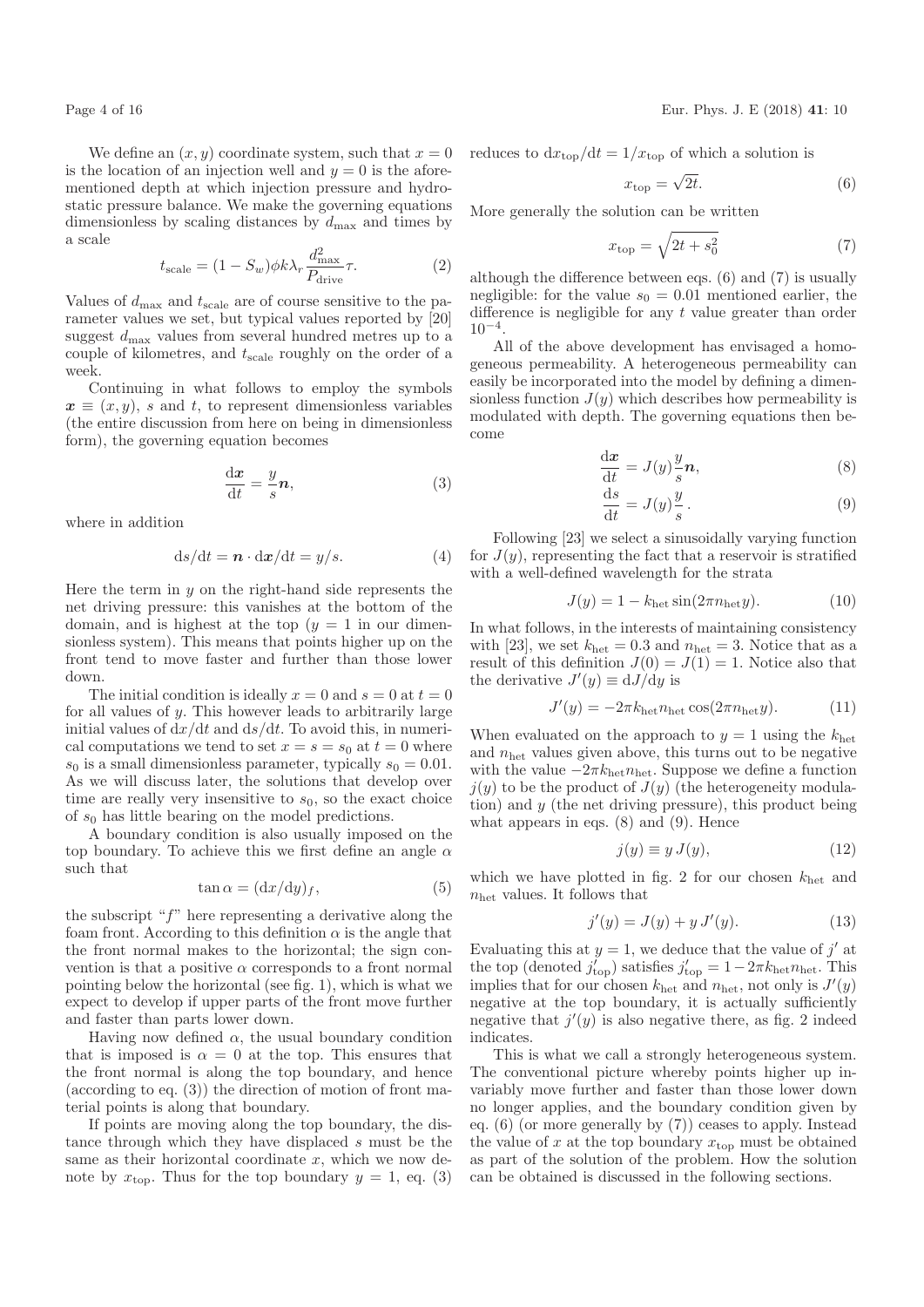

Fig. 2. The function  $j(y) \equiv y J(y)$  for a heterogeneous reservoir plotted *vs.*  $y$  (see also eqs. (10) and (12)). Parameters describing the heterogeneity are  $k_{\text{het}} = 0.3$  and  $n_{\text{het}} = 3$ . Local maxima  $(\times)$  and local minima  $(\circ)$  of j are indicated.

# 3 Numerical scheme

Equations (8), (9) can be readily solved numerically. Details of the numerical scheme for systems with homogeneous permeability have already been published in the literature [18]. Here therefore we focus mostly on how we adapted that existing scheme to deal with heterogeneous permeability.

Basically the existing numerical scheme is a finite difference scheme in which the front normals at any given point on the front are computed to second order spatial accuracy by examining the locations of neighbouring spatial points either side of the given point but giving more weight to whichever neighbour is closer by. Point positions are then updated in time to second order temporal accuracy using Heun's method.

In the original scheme (for a homogeneous permeability system) the numerical time step was  $5 \times 10^{-5}$  dimensionless units and the initial spatial separation between material points was 0.025 dimensionless units, data for these choices being found to converge with data generated with much smaller time steps and finer spatial separations [18]. However since the front shape predicted was convex, and since for convex front shapes material points move apart as the front advances, it was necessary to impose a maximum permitted spacing between material points: this was 0.05, i.e. twice the initial spacing. Once the maximum permitted spacing between front material points was exceeded, a new material point was inserted between the existing ones.

Given however that in the present heterogeneous system the permeability is modulated (with  $n_{\text{het}} = 3$  wavelengths of the modulation fitting into the vertical extent of the domain) we chose a finer spatial grid here. Specifically we selected an initial point spacing 0.01 and a maximum permitted spacing 0.02. The time step was also chosen to be correspondingly smaller  $10^{-5}$ .

As we are now dealing with a front which has concave parts in addition to convex ones, some of the elements actually shrank over time. We therefore also had to assign a minimum permitted point spacing, below which we removed points from the front: this minimum spacing was chosen as 0.005. Eventually the concavities shrank down into sharp concave corners. As has been explained in [18] these need to be specially handled in numerical schemes: a corner that turns through an angle  $\delta\theta$  needs to be sped up by a factor  $1/\cos(\delta\theta/2)$  relative to the speed of a material point, as otherwise spurious loops develop in the front shapes. This speed up relative to material points is justified, as strictly speaking the concave corners are not

themselves material points, but rather geometric points at which material points are being consumed. We considered a corner to be sharp once it turned through an angle that exceeded the square root of the minimum point spacing, ensuring that the curvature at the corner was typically on the order of the inverse square root of the point spacing (and was therefore large). This follows the recommendation of [18] which suggests that the critical corner angle required to apply speed up should be simultaneously small compared to unity but large compared to the point spacing.

Results from computations using the above numerical scheme are presented later on in sect. 5. There are however a number of analytical approximations that we can make which are useful for analysing the front shape: these are considered in sect. 4.

# 4 Analytical approximations for front shape

Some approximate analytical solutions are now presented. Section 4.1 considers a small time  $t \ll 1$  approximation. Section 4.2 discusses instead longer time, quasi-static solutions. There turn out to be several local quasi-static solutions on various parts of the front (see sect. 4.3), eventually giving way to a global quasi-static solution (sect. 4.4) over the entire front depth. Section 4.5 meanwhile contains a detailed analysis of the front shape not considering the entire depth, but rather in the neighbourhood of the top boundary.

## 4.1 Small time asymptotic approximation

An asymptotic solution for pressure-driven growth that is valid in the limit of small times, assuming homogeneous permeability, was presented by de Velde Harsenhorst and co-workers [19]: in the literature [25] this has been referred to as the Velde solution. The solution is

$$
x \sim s \sim \sqrt{2 \, y \, t},\tag{14}
$$

where the effect of the parameter  $s_0$  (see sect. 2) is treated as negligible. The basis of the Velde solution is that, at early times, material points move primarily in the horizontal direction, and the Velde solution is what one obtains if the vertical motion is neglected in the first instance.

Using the Velde solution it is also possible to estimate the extent of the vertical motion that has been neglected. Via eq.  $(14)$ , we estimate the derivative of x with respect to y along the front

$$
(\mathrm{d}x/\mathrm{d}y)_f \sim \sqrt{t/(2y)}\tag{15}
$$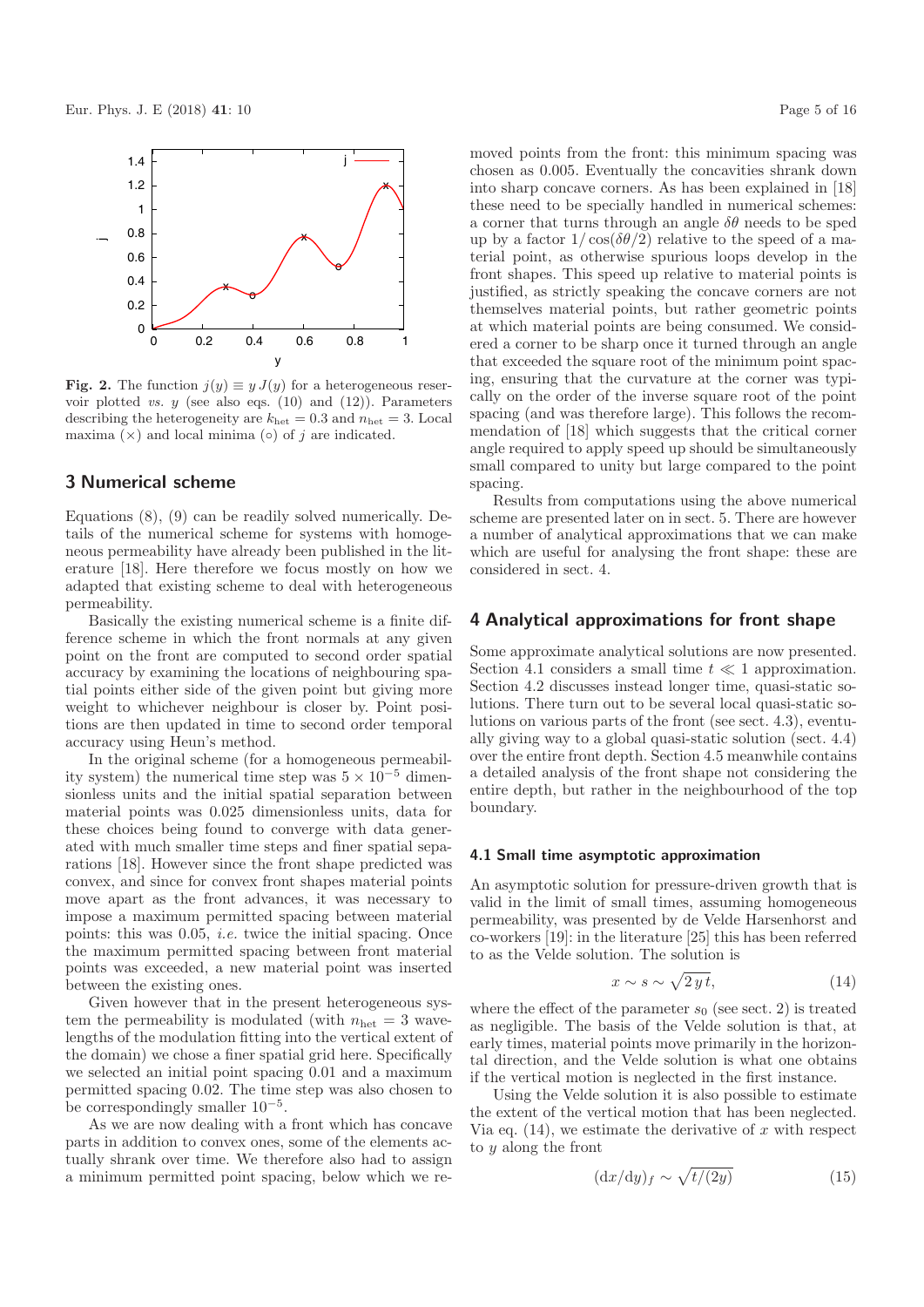noting that this equals tan  $\alpha$  according to eq. (5). Given the way that  $\alpha$  has been defined, the vertical component of  $n \text{ is } -\sin \alpha$ , but for small time, the value of  $\alpha$  is also small and tan  $\alpha \sim \sin \alpha \sim \alpha$ . Substituting eqs. (14) and (15) into (3), we find that front material points drift vertically according to

$$
dy/dt \sim -\frac{1}{2} \,. \tag{16}
$$

This equation, for the case of a homogeneous permeability system, gives a uniform vertical velocity regardless of y (or more correctly, as will be explained below, a vertical velocity that is independent of  $y$  for the overwhelming majority of the  $y$  domain).

It is possible to employ the vertical motion in eq. (16) to improve the estimate of the horizontal motion: this then leads to an improved Velde solution. The technique for generating this improved solution is explained in [25] (see also an analogous technique in [24]), but here we merely note that in view of eq. (16), a point currently at location  $y$  at time  $t$ , historically was higher up in the domain, and historically was moving faster than it is currently moving, meaning it manages to reach a slightly higher  $x$ , namely

$$
x \sim \sqrt{2\,y\,t + t^2/6}.\tag{17}
$$

In [25] it is shown that this formula, albeit formally applicable for  $t \ll 1$ , manages to fit numerical data even for times as large as  $t = 0.5$ . Note however that the formula only applies for points which have spent the entire period up to time t drifting downwards with vertical velocity component given by (16): it does not therefore apply for points that find themselves either very close to the bottom boundary (since all motion is arrested there) or very close to the top (specifically the formula does not apply when  $y > 1 - t/2$ , and indeed (17) is not compatible with the boundary condition  $(6)$ ). In the small t limit however, the domains in which eq. (17) breaks down account for just a very small part of the overall y domain.

The above analysis applies to a homogeneous permeability system. In a heterogeneous system, we need to replace y by a function  $j(y)$  given by eq. (12). The Velde solution becomes

$$
x \sim s \sim \sqrt{2j(y)t} \tag{18}
$$

and the vertical drift associated with it becomes

$$
dy/dt \sim -j'(y)/2.
$$
 (19)

The improved Velde solution (after working through the heterogeneous analogue of the technique presented in [24, 25]) becomes

$$
x \sim \sqrt{2j t + (j')^2 t^2 / 6}.
$$
 (20)

If we are particularly interested in using eq. (20) to estimate the  $(a \, priori \, unknown)$  trajectory of x on the top boundary, we could estimate

$$
x_{\rm top} \sim \sqrt{2t + (j'_{\rm top})^2 t^2 / 6},\tag{21}
$$

where we have used the fact that in our system  $j = 1$  at the top (by construction), and where also the value of  $j'$ at the top  $(j'_{top})$  is known: see sect. 2.

Despite the similarities between the homogeneous and heterogeneous analyses, there are some significant differences. In the heterogeneous case, for our chosen  $i$  (see eqs. (10)–(13) and see also fig. 2), the function  $j'(y)$ changes in sign according to the y value. Unlike in the homogeneous case in which points on the front had a uniform downward drift velocity, in the heterogeneous case, the vertical drift velocity given by (19) here is non-uniform and can in fact change sign according to the value of y. Since the rate at which front points are moving horizontally is governed by j (see eq.  $(18)$ ), it follows that eq.  $(19)$ which drives vertical drift opposite to the direction of  $j'$  is driving front material points from regions of higher speed (high  $j$ ) to regions of lower speed (low  $j$ ). This is why eq.  $(20)$  always predicts an x value larger than  $(18)$  does: regardless of whether points are migrating upwards or downwards, historically they experienced faster horizontal motion than their current  $y$  location would indicate.

The assumption used to derive (20) is that the current vertical drift velocity (for a point currently at  $y$ ) is representative of the drift velocity that a material point has seen throughout its entire evolution up to the current time t. Clearly in a homogeneous system, with uniform vertical drift, that is a good assumption. However, in a strongly heterogeneous system it is a poor assumption, since the rate of vertical motion is  $y$  dependent. This suggests that the time domain for which the heterogeneous equation (20) is applicable might be rather less than that for which the homogeneous analogue (17) applies, and consequently (21) might be a comparatively poor approximation to  $x_{\text{top}}$  in a heterogeneous system.

It is possible moreover to argue that eq. (20) (from which eq. (21) is itself derived) will break down far sooner towards the top of the domain than towards the bottom. The reason is because of the differing behaviour of  $j$  and  $j'$  near the bottom and near the top, as we now explain. Recall that j and j' are given by eqs. (12)–(13), where the values of  $J$  and  $J'$  that appear in these equations are in turn given by eqs. (10)–(11). Both  $J$  and  $J'$  are oscillatory, but for our chosen  $k_{\text{het}}$  and  $n_{\text{het}}$  values ( $k_{\text{het}} =$ 0.3,  $n_{\text{het}} = 3$ ) the value of  $J'$  is typically an order of magnitude larger than that of  $J$ : the function  $J'$  oscillates between  $\pm 2\pi k_\text{het} n_\text{het}$  whereas J oscillates only between  $1 \pm k_{\text{het}}$ . As fig. 2 indeed shows, the largest oscillations in j' are therefore seen in the upper part of the domain (where the term in  $y J'(y)$  within eq. (13) is significant), with less oscillation seen in the lower part of the domain (where  $y J'(y)$  must be smaller). It follows also that in the upper part of the domain  $j'$  can be up to an order of magnitude larger than J and hence up to an order of magnitude larger than j. Applying this result to the early-time formula for  $x$ , whereas in the homogeneous formula  $(17)$  the term in  $t^2/6$  represents, even for times as large as  $t = 0.5$ , just a small perturbation to the Velde solution, in the strongly heterogeneous case the analogous term  $(j')^2t^2/6$  in  $(20)$ represents a very significant perturbation, particularly in the upper part of the front where  $j'$  tends to be largest.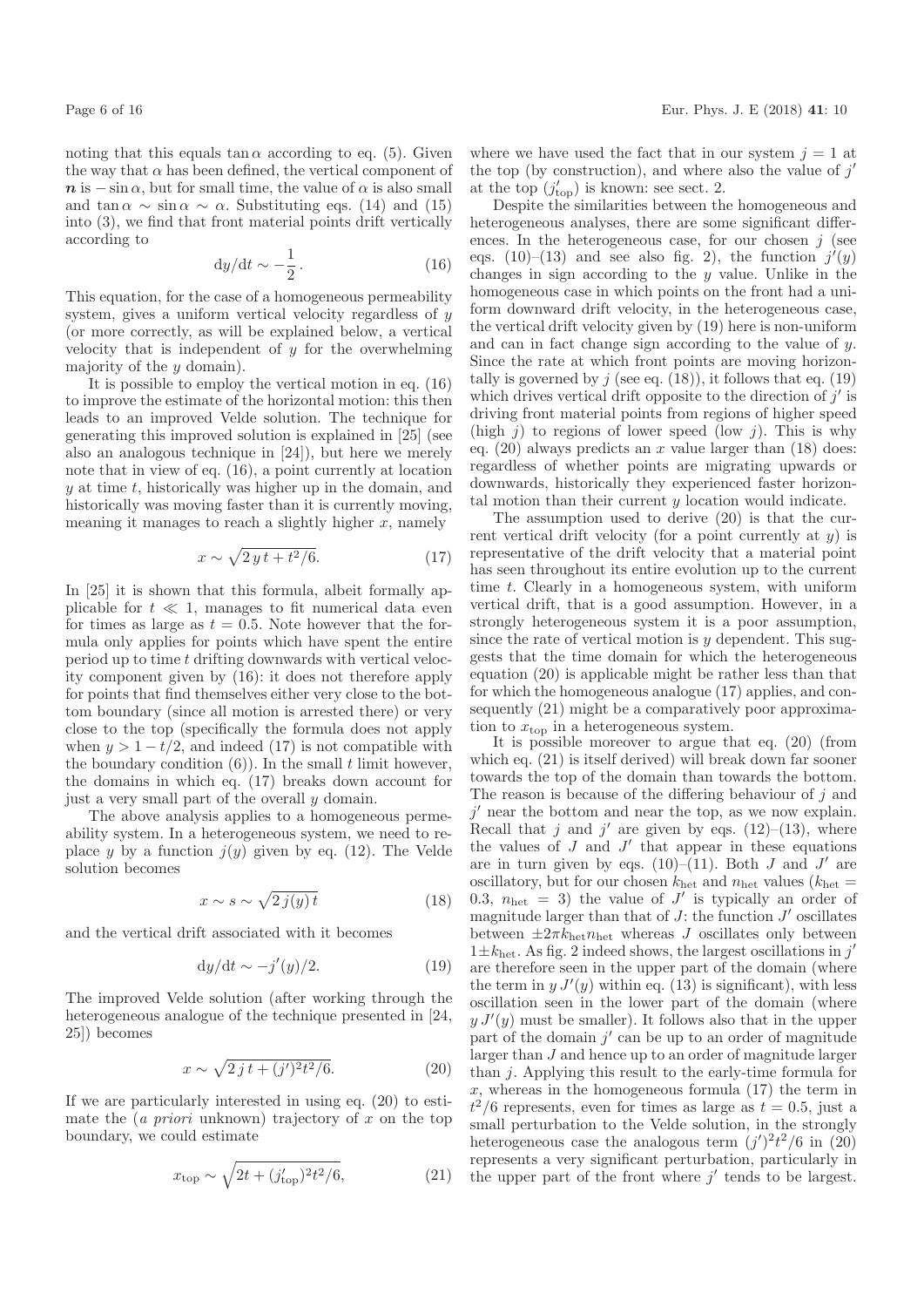Eur. Phys. J. E (2018) 41: 10 Page 7 of 16

This again supports the view that eqs.  $(20)$ – $(21)$  might only be applicable over just a very limited time domain.

Yet another way of drawing the same conclusion comes from recalling that the Velde solution (18) and the "improved" Velde solution (20) obtained from it are based on the idea that motion is primarily horizontal with only weak vertical displacements. At leading order, the vertical drift velocity is  $-j'/2$  (eq. (19)) for a heterogeneous system, compared with  $-\frac{1}{2}$  (eq. (16)) in a homogeneous case. Given the way that  $j^7$  behaves, the vertical drift velocity can be up to an order of magnitude larger in the heterogeneous system considered here than in the analogous homogeneous system, suggesting that the vertical displacements in the heterogeneous system are not necessarily weak. This then explains why the Velde solution should break down sooner in the heterogeneous case.

### 4.2 Local quasi-static behaviour

Notwithstanding the arguments that we have just advanced concerning the Velde solution possibly being unreliable in heterogeneous systems, there are certain  $y$  locations at which it can still be applied to estimate x. Consider the locations at which  $j$  is a local maximum (we denote these locations by  $y_{\text{max}}$  with the corresponding j values being  $j_{\text{max}}$ ). According to the small time asymptotic expansion (see eq. (19)), these same locations should have no vertical drift (since  $j' = 0$  there). At (or near) these locations therefore, the location of the front should match well with the Velde solution (even if the rest of the front does not). In particular the  $x$  coordinate of the front should be at a location that we denote  $x_{\text{max}}$  satisfying

$$
x_{\text{max}} \sim \sqrt{2j_{\text{max}}t}.\tag{22}
$$

In the homogeneous system the maximum value of  $x$ always occurred at the top of the front  $y = 1$ , although in a strongly heterogeneous system the local maxima  $x_{\text{max}}$  are expected to be at smaller values of y. What [18] demonstrated, at least for a homogeneous system, was that the shape of the front behind the maximum  $x$  value developed over time a quasi-static shape, in which the "apparent" horizontal motion of the front was uniform with height. The actual motion of front elements in this case was normal to the front, but since the front normal was oriented obliquely to the horizontal, the "apparent" motion (in the sense indicated in fig. 3) differed from the actual motion. Returning to consider the heterogeneous case, it is valid to ask by analogy, whether the front shape in the neighbourhood of  $x_{\text{max}}$  ever attains a quasi-static shape, and whether the resulting "apparent" horizontal motion is likewise uniform with height.

The equations governing the (heterogeneous) quasistatic shape can be derived as follows. Consider (see fig. 3) a point at a  $y$  value slightly below  $y_{\text{max}}$ , such that the normal to the front at y is at an angle  $\alpha$  from the horizontal (with  $\alpha \equiv 0$  at  $y_{\text{max}}$  itself, but not at other y values). In a small interval of time  $\delta t$ , the point displaces through a distance  $j(y) \, \delta t / x_{\text{max}}$ , assuming that up to time



Fig. 3. At a given time  $t$ , a local maximum of the front is at location  $(x_{\text{max}}, y_{\text{max}})$ , and in a small time  $\delta t$ , this maximum displaces horizontally by  $j_{\text{max}} \delta t / x_{\text{max}}$ . Although a material point at a nearby but otherwise arbitrary vertical location (denoted  $y$ ), actually displaces normally to the front by an amount  $j(y) \delta t/x_{\text{max}}$  (moving at an angle  $\alpha$  to the horizontal), a new material point arrives at this location y starting from both higher up and further ahead horizontally (motion of this point indicated here by a dashed arrow). The net result, if the front shape is to be quasi-static, is that the entire section of front apparently displaces in the horizontal uniformly, with the same velocity  $j_{\text{max}}/x_{\text{max}}$  as the local maximum.

t all points in the neighbourhood of  $(x_{\text{max}}, y_{\text{max}})$  have displaced by a comparable path length namely  $x_{\text{max}}$ . If the apparent horizontal motion of the quasi-static shape is  $\delta x_{\text{max}} = j_{\text{max}} \, \delta t / x_{\text{max}}$  uniformly for all y in the neighbourhood, then we require that the projection of  $\delta x_{\rm max}$ from the horizontal onto the front normal at location  $y$ matches the normal displacement  $i(y) \, \delta t / x_{\text{max}}$ , and hence

$$
\cos \alpha = j(y)/j_{\text{max}}.\tag{23}
$$

This is entirely analogous to the quasi-static solution for the homogeneous case as presented in [18], which actually satisfies

$$
\cos \alpha = y \tag{24}
$$

(even though that is not obvious from the way in which the solution is written in [18]; noting however that  $\cot \alpha =$  $y/\sqrt{1-y^2}$ , equivalence with the results of [18] can be obtained).

Returning to consider the heterogeneous case, and using eq.  $(23)$ , we can derive quasi-static formulae for x vs. y as follows:

$$
x = \begin{cases} x_{\max} - \int_{y}^{y_{\max}} \frac{\sqrt{1 - j^2 / j_{\max}^2}}{j / j_{\max}}, & \text{for } y < y_{\max}, \\ x_{\max} - \int_{y_{\max}}^{y} \frac{\sqrt{1 - j^2 / j_{\max}^2}}{j / j_{\max}}, & \text{for } y > y_{\max}. \end{cases}
$$
(25)

Using the  $j$  values plotted in fig. 2, the predicted quasistatic front shapes x vs. y via eq.  $(25)$  are plotted in fig. 4. The function  $j$  vs.  $y$  in fig. 2 has three local maxima (which we can denote from top to bottom as  $j_{\text{max},1}$ ,  $j_{\text{max},2}$ ,  $j_{\text{max},3}$ at respective locations  $y_{\text{max},1}$ ,  $y_{\text{max},2}$ ,  $y_{\text{max},3}$ ). Hence there are likewise three branches of local quasi-static solutions in fig. 4. To simplify the plot in fig. 4 we have introduced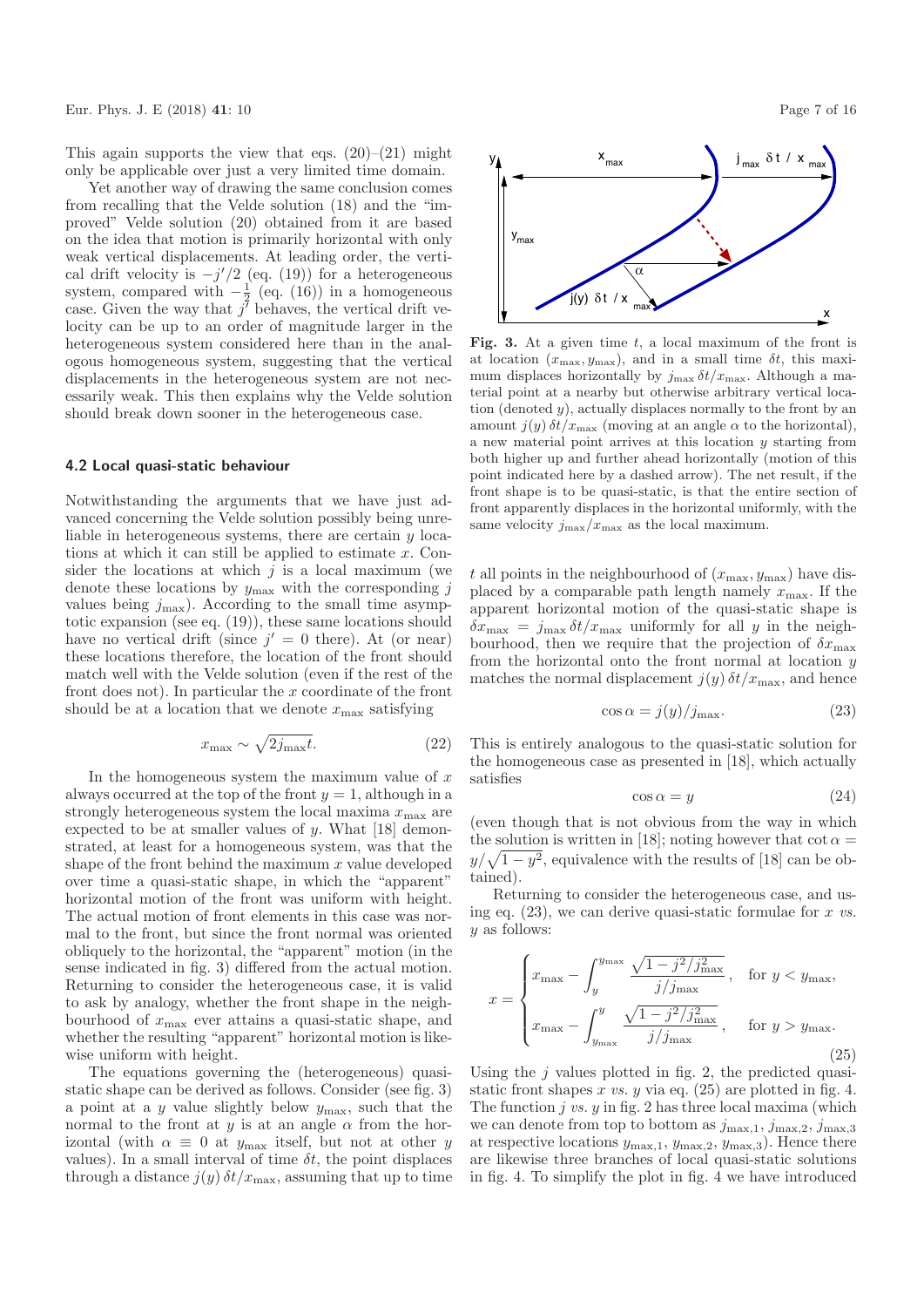

Fig. 4. Quasi-static front shapes computed by eq. (25) for each of the local maxima in the  $x$ -direction. To simplify the plot, the lower two maxima here have been shifted horizontally to make the various quasi-static solutions join up continuously, although in general there would be a horizontal mismatch between them as the maxima move at different rates (see eq. (22)). A global quasi-static front shape covering the entire vertical domain is also plotted.

an arbitrary horizontal shift into the solutions corresponding to the two lower local maxima, to ensure that all the solutions join up continuously at concave corners, the corners being placed at the y locations corresponding to the local minima of  $j$ .

#### 4.3 Comparison between local quasi-static solutions

Although it is possible to construct local quasi-static solutions x vs. y about each local maximum,  $y_{\text{max},1}$ ,  $y_{\text{max},2}$ ,  $y_{\text{max},3}$ , it is not possible in general to match together these local solutions in a uniform fashion to construct a global quasi-static solution. The reason why such matching is impossible is that each local maximum has a different  $x_{\text{max}}$ value: we denote the values by  $x_{\text{max},1}$ ,  $x_{\text{max},2}$ ,  $x_{\text{max},3}$  etc. and moreover (since they correspond to different  $j_{\text{max}}$  values) they move over time at different rates (as eq. (22) predicts). Thus, even though it might be possible to match both  $x$  and  $y$  values for adjacent local solutions at one particular instant in time (see, e.g., fig. 4 where the solutions have been matched via an arbitrary horizontal shift), it will not be possible to retain such matching at later times. Instead the fastest moving of the local maxima (which typically is the one that is higher up than any of the others, since the function  $j$  tends to be larger in the upper part of the domain than lower down) will therefore run ahead of the others. As it runs ahead, this fastest moving maximum will start to invade the domain occupied by the slower moving local maxima underneath it. A global quasi-static solution must therefore be based on the fastest moving local maximum and not on any of the others: the implications of this are explored below.

#### 4.4 Global quasi-static solution

A global quasi-static solution for the front shape is now described. Suppose the global maximum of j is  $j_{\text{max},1}$  occurring at  $y = y_{\text{max},1}$ . Equation (25) is now assumed to hold over the entire solution domain (instead of just a local region centred about  $y_{\text{max},1}$ ): the relevant solution for the function  $j$  obtained via eqs. (10) and (12) is plotted in fig. 4.

Extending the domain in this fashion however predicts an interesting feature of the global quasi-static solution, described as follows. As y decreases below  $y_{\text{max},1}$ , the value of  $j(y)$  decreases, cos  $\alpha$  decreases according to eq. (23), and hence  $\alpha$  increases: the front reorients as we expect. Eventually however a local minimum of  $j(y)$  is reached (see, e.g., fig. 2). Moving downwards below this, according to eq.  $(23)$ ,  $\alpha$  starts to decrease again. This then signals a change in the front shape in fig. 4 from convex to concave.

It is known, however (see sect. 1 and also [18]) that concave shapes are problematic in the pressure-driven growth model, since they have a tendency to focus down into sharp concave corners. It is valid to ask therefore how it is possible for a concavity to be sustained indefinitely in a quasi-static solution. The reason turns out to be that individual elements of front only spend a finite amount of time in the concave region: they migrate into the concavity at one vertical location and then migrate out of it again at another vertical location before they have shrunk down to a sharp corner. The proof of this result is given below.

We use the symbol  $S$  to denote distance measured along a foam front downward from the top: this is not to be confused with s which is the distance that front material points displace during their trajectory. Consider an element on the front of size  $\delta S$ . Following a foam front element, the rate at which  $\delta S$  evolves, denoted  $\dot{\delta}S$ , is known to satisfy (see [27])

$$
\dot{\delta S} = \kappa v_\perp \,\delta S,\tag{26}
$$

where  $\kappa$  is front curvature, and  $v_{\perp}$  denotes the normal velocity of the front (which, in the case of interest here, can be obtained from (9)). Given that we are following a foam front element, and since the system is assumed quasi-static, we can replace the time derivative here by a convected derivative,

$$
v_z \mathbf{d}(\delta S) / \mathbf{d}z = \kappa v_\perp \delta S,\tag{27}
$$

where  $z$  is a coordinate measured down from the top (as opposed to  $y$  which is measured up from the bottom), and where  $v<sub>z</sub>$  is the velocity component in the z direction. Based on the definition of the orientation angle  $\alpha$ , we know that

$$
v_z = v_\perp \sin \alpha \tag{28}
$$

and also (based on the definition of curvature)

$$
\kappa \equiv \mathrm{d}\alpha/\mathrm{d}S = \cos\alpha \,\mathrm{d}\alpha/\mathrm{d}z,\tag{29}
$$

where recall  $S$  is a coordinate along the front measured downwards from the top, and where we have used the fact that  $dz/dS = \cos \alpha$ . Substituting eqs. (28)–(29) into (27) it follows that

$$
\sin \alpha \, d(\delta S) / dz = \delta S \cos \alpha \, d\alpha / dz \tag{30}
$$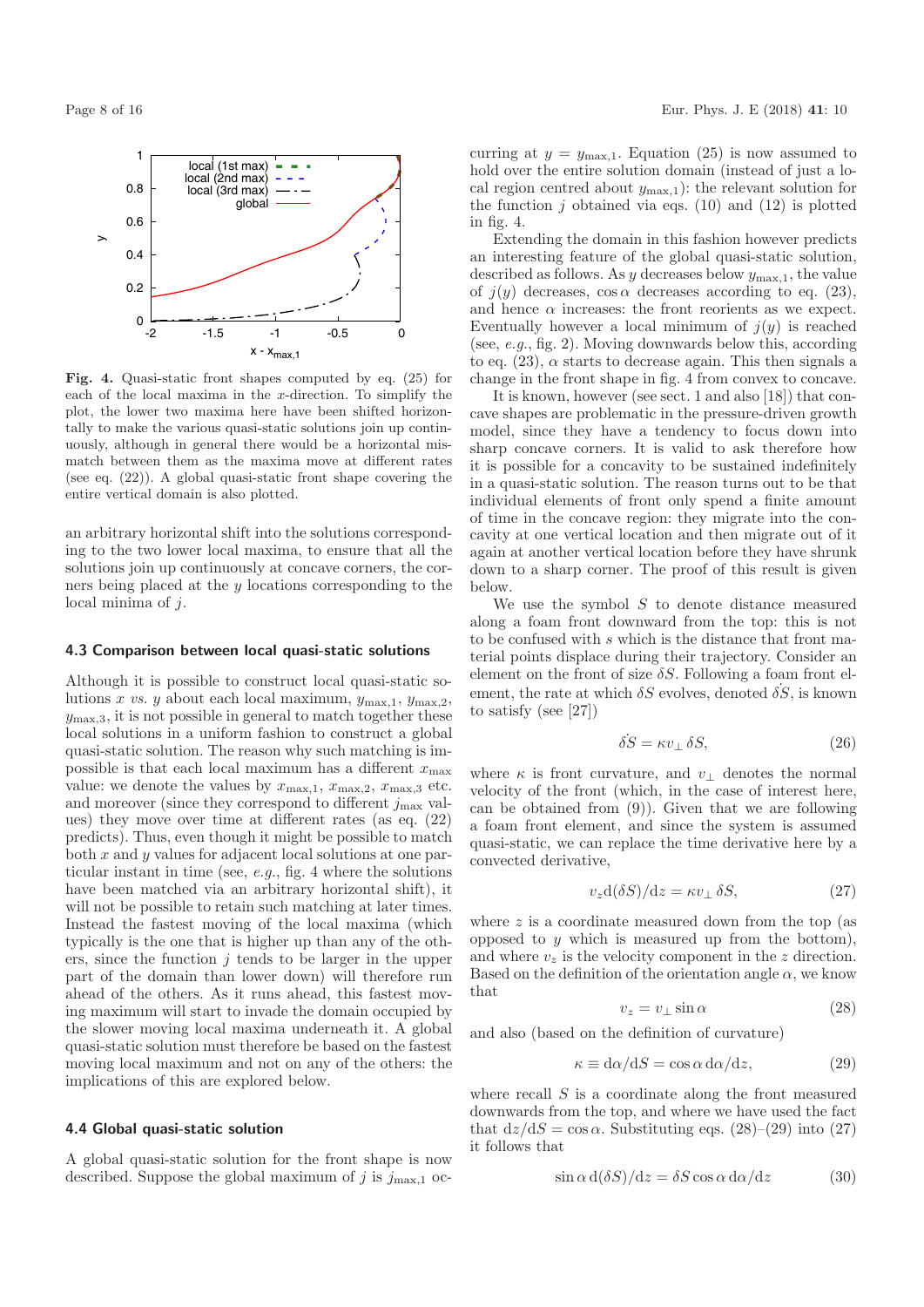and it is easy to check that the solution of this is

$$
\delta S \propto \sin \alpha. \tag{31}
$$

Consider a front element that starts off at some  $y$  location slightly underneath  $y_{\text{max }1}$ . As this front element migrates downward, its  $\alpha$  value will grow and hence according to eq. (31) its  $\delta S$  value will likewise grow (the element will stretch). Eventually however the element will move from a convex to a concave region of the front: the value of  $\alpha$  now starts to decrease, so the element's  $\delta S$  value must then begin to decrease also (the element shrinks). However  $\delta S$  never shrinks down to nothing, since  $\sin \alpha$ never falls all the way back to zero. The smallest value of  $\alpha$  or equivalently the largest value of cos  $\alpha$  that we attain, can be readily computed. Via eq. (23), the  $\cos \alpha$  in question corresponds to a local maximum of  $j/j_{\text{max},1}$ : this is always strictly less than unity, since none of the other local maxima for  $j$  ( $j_{\text{max},2}$ ,  $j_{\text{max},3}$ , etc.) are ever as large as  $j_{\text{max},1}$ . Thus even though front elements are indeed shrinking when they are on concave regions of the front, they manage to migrate reasonably quickly onto the next convex region of the front where they manage to start growing again.

To summarise, even though the front shape admits sharp concave corners at finite times, the long-time, quasistatic front shape admits smooth concavities (but not sharp concave corners). As we will see later on, whilst sharp concave corners are in fact transiently produced during the evolution of this heterogeneous system, those sharp corners are driven to the bottom boundary of the system where motion of the front ceases, meaning these corners play no role in the long-time, quasi-static behaviour.

## 4.5 Front orientation at the top boundary

The analysis that we have presented to date has been focussed mostly upon what happens below the global maximum, *i.e.*, below  $y_{\text{max},1}$ . Here however we switch focus to what happens above  $y_{\text{max},1}$  and in particular what happens adjacent to the top boundary at  $y = 1$ . In particular we want to know, at the top of the domain, what angle (denoted  $\alpha_{\text{top}}$ ) the front normal makes to the top boundary. We know that initially  $\alpha_{\text{top}} \equiv 0$ , since the front starts off as a vertical line. Over time however  $\alpha_{\rm top}$  should evolve, and we wish to establish whether  $\alpha_{\text{top}}$  will ever attain a long-time, steady-state value, denoted  $\alpha_{\rm top, ss}$  say. In fact, according to eq. (23), the long-time, quasi-static value of  $\alpha_{\text{top}}$  should satisfy

$$
\cos \alpha_{\text{top,ss}} = j_{\text{top}}/j_{\text{max},1},\tag{32}
$$

where  $j_{\text{top}}$  is the value of j at the top surface, with in fact  $j_{\text{top}} \equiv 1$  in our system (see eqs. (10) and (12)). It follows therefore that

$$
\alpha_{\text{top,ss}} = -\arccos(1/j_{\text{max},1})\tag{33}
$$

the sign convention being that  $\alpha$  is negative when the front normal has a component pointing upwards.





Fig. 5. Sketch of a foam front shape immediately adjacent to the location  $x_{top}$  at the top boundary of a reservoir, the shape consisting of a sharply curved "inner solution" that is realised over a dimensionless distance on the order of  $\gamma$  (with  $\gamma \ll 1$ ) matched onto a much lower curvature "outer solution". The inner solution manages to meet the top boundary at a right angle, whereas the outer solution is oriented obliquely, with the normal  $n$  to the front being at an angle  $|\alpha_{\text{top}}|$  above the horizontal.

A non-zero  $\alpha_{\text{top}}$  is counterintuitive since, as has already been mentioned in sect. 2, conventionally in pressure-driven growth [18, 23] (either in homogeneous systems or in weakly heterogeneous systems which still have  $j' > 0$  at  $y = 1$ ) we impose a boundary condition  $\alpha_{\text{top}} = 0$ . It is only when  $j'_{\text{top}} < 0$  that the pressure-driven growth system no longer satisfies the boundary condition  $\alpha_{\rm top} = 0$ . This leads to a paradox since the reason for imposing this condition is to prevent the foam front from penetrating the top boundary, and this "no penetration" condition now appears to be violated.

The way to resolve the paradox is to recall from [18] that the pressure-driven growth model is in fact a singular limit of a more general model known as the viscous froth, which has been extensively studied in the literature [27–35]. It is found that there needs to be a "boundary layer" immediately adjacent to the top surface within which all terms in the viscous froth model must be retained, even though certain terms would ordinarily be neglected in the pressure-driven growth limit. As indicated in fig. 5, eq. (25) represents an "outer solution", but there is also an "inner solution" or "boundary layer" across which the front reorients abruptly to avoid penetrating the top boundary. As fig. 5 shows, the front shape in the boundary layer is necessarily concave (since the front orientation angle  $\alpha$  must change from zero right at the top to a value  $\alpha_{\text{top}}$  given, e.g., by eq. (33) moving downwards through the boundary layer). There is however no risk of this concavity focussing down to a sharp corner (because a sharp corner can only arise in the context of pressuredriven growth, but not for a viscous froth [18]).

As per the discussion in [18], the viscous model here (assumed to be in dimensionless form) satisfies

$$
x_{\rm top}v_{\perp} = \Delta p + \gamma K, \tag{34}
$$

where  $x_{top}$  is the location of the front on the top boundary,  $\Delta p$  is the (dimensionless) net driving pressure difference,  $\gamma$  is a (weak) dimensionless surface tension term and  $K$  is the front curvature (but defined now with a sign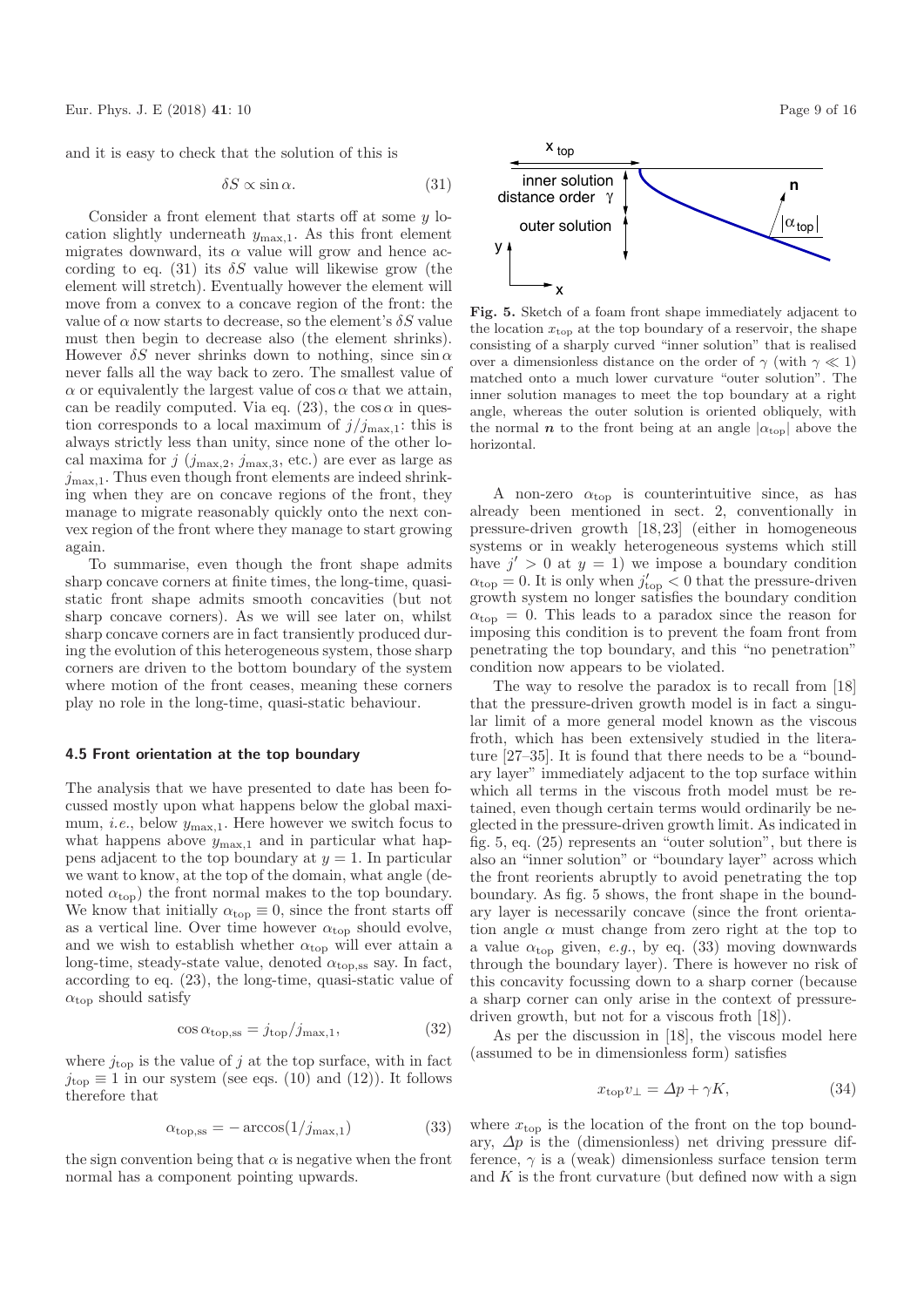convection such that  $K$  is positive in concave regions, *i.e.*  $K = -\kappa$ ).

Since we are interested primarily in a long-time, quasistatic state, we suppose that  $x_{top}$  remains a fixed distance behind  $x_{\text{max},1}$ . Since however  $x_{\text{max},1}$  is growing with time, it follows that  $x_{top}$  in eq. (34) can be well approximated (at least in relative terms) by  $x_{\text{max},1}$ , and hence

$$
x_{\text{top}} \sim x_{\text{max},1} \sim \sqrt{2j_{\text{max},1}t}.\tag{35}
$$

Moreover, near the top boundary, the dimensionless net driving pressure becomes  $\Delta p \equiv 1$ . Finally it is recalled that  $\gamma$  is a small dimensionless parameter. As is explained in [18], in the current context,  $\gamma$  should not be thought of as "surface tension" in the conventional sense. Rather it is a parameter that limits the growth of the front curvature: although represented here by a 1-D curve, in reality the foam front has a finite thickness and it cannot curve over length scales less than its thickness.

To generate the "inner solution" at the top boundary suppose we look for a quasi-static front shape of the form

$$
x = x_{\text{top}} + \xi(y) \sim \sqrt{2j_{\text{max},1}t} + \xi(y),
$$
 (36)

where  $\xi$  is a function we must determine. Differentiating with respect to time gives the apparent horizontal speed of the front as  $\sqrt{j_{\text{max},1}/(2t)}$ , and it then follows:

$$
v_{\perp} = \sqrt{j_{\text{max},1}/(2t)} \cos \alpha. \tag{37}
$$

Substituting eqs.  $(35)$  and  $(37)$  into  $(34)$ , we find

$$
j_{\max,1}\cos\alpha = 1 + \gamma K,\tag{38}
$$

an equation which admits a quasi-static solution (in which  $\alpha$  and K depend on y but not on t). Moreover

$$
K \equiv -\frac{d\alpha}{dS} = \cos\alpha \frac{d\alpha}{dy} \tag{39}
$$

where  $S$  is a distance measured downward along the front, where we recall our sign convention is such that  $\alpha$  becomes increasingly negative as we move downward from the top boundary, and where we have used the fact that  $dy/dS =$  $-\cos \alpha$ . Thus

$$
j_{\max,1}\cos\alpha = 1 + \gamma\cos\alpha \,\mathrm{d}\alpha/\mathrm{d}y.\tag{40}
$$

Equations of this form have been studied by [36] and implicit solutions (giving y as a function of  $\alpha$ ) are easily obtained. Moreover  $d\xi/dy = \tan \alpha$ , so once y vs.  $\alpha$  is known, the function  $y$  vs.  $\xi$  can also be obtained. We will not give the detailed formulae for these "inner solutions" here as they are already published in literature [36]. The key features of these solutions are however as follows. At the top boundary  $y = 1$ , the "inner solution" has  $\alpha = 0$ and hence has a large curvature  $K = (j_{\text{max},1} - 1)/\gamma$ , remembering that  $\gamma$  is a small parameter. If we move a vertical distance on the order of  $\gamma$  below the top surface, the front reorients and the curvature decays. At a distance such that the curvature term has fallen to a negligible value,  $\alpha$  attains the value  $\alpha_{\text{top,ss}}$  as given by (33), corresponding to the aforementioned "outer solution".

It is already known in the context of foam improved oil recovery within homogeneous systems that "outer" and "inner" solutions are actually required to represent the front shape [18]. However the outer solution is rather different in the homogeneous case, as it already manages to satisfy  $\alpha_{\text{top}} = 0$ . As a result, the inner solution is comparatively unimportant, serving not so much to reorient the foam front (as must happen for a strongly heterogeneous case), but rather just to relax a weak singularity in the front curvature. Moreover, in the homogeneous system, the front shapes predicted by both "inner" and "outer" solutions are convex [18]. Here, for a strongly heterogeneous system, we have a quite distinct inner solution which is concave, and which matches on to an outer solution with non-zero  $\alpha_{\rm top}.$  Whereas in [18] individual material elements of the front could migrate from an "inner" region to an "outer" one, here with strong heterogeneity the migration is in the opposite sense (from the "outer" to the "inner" region), and once in that "inner" region, elements reorient their motion, so as ultimately to travel parallel to the boundary. The paradox of the pressuredriven growth model in strongly heterogeneous systems appearing to violate the no penetration condition at the top boundary is thereby resolved.

In what follows we will focus exclusively upon the "outer solution" namely pressure-driven growth. Important results in the case of pressure-driven growth are (33) for  $\alpha_{\text{top}}$  and (35) for  $x_{\text{top}}$  both in the long-time, quasistatic limit. According to eqs. (9) and (12), the actual speed of material points near the top boundary is less than that of material points at the location  $y = y_{\text{max},1}$ because j at the top is smaller than  $j_{\text{max},1}$ . Nonetheless the fact that the front meets the top surface obliquely means that the apparent horizontal motion along the top boundary exceeds the actual speed of material points at the top. The value of  $x_{\text{top}}$  then grows like  $\sqrt{2j_{\text{max},1}t}$  (as per eq. (35)) which exceeds  $\sqrt{2t}$  (see eq. (6), being the value that  $x_{\text{top}}$  would have had if the front had met the top boundary at right angles instead of obliquely).

This completes the discussion of the various analytical approximations for the front shape. In the next section we will ascertain how the analytical approximations compare and contrast with numerical data.

## 5 Results

In what follows we present numerical data obtained via the method outlined in sect. 3, comparing these data with analytical predictions from sect. 4 where relevant. Section 5.1 examines data for front shapes (x vs.  $y$  for various t), whereas sect. 5.2 focusses on the situation at the top boundary. Finally, sect. 5.3 examines data for the path length s through which material points on the foam front displace.

#### 5.1 Front shapes

Numerically computed front shapes at a selection of times from between  $t = 0.125$  and  $t = 8$  are plotted in fig. 6. It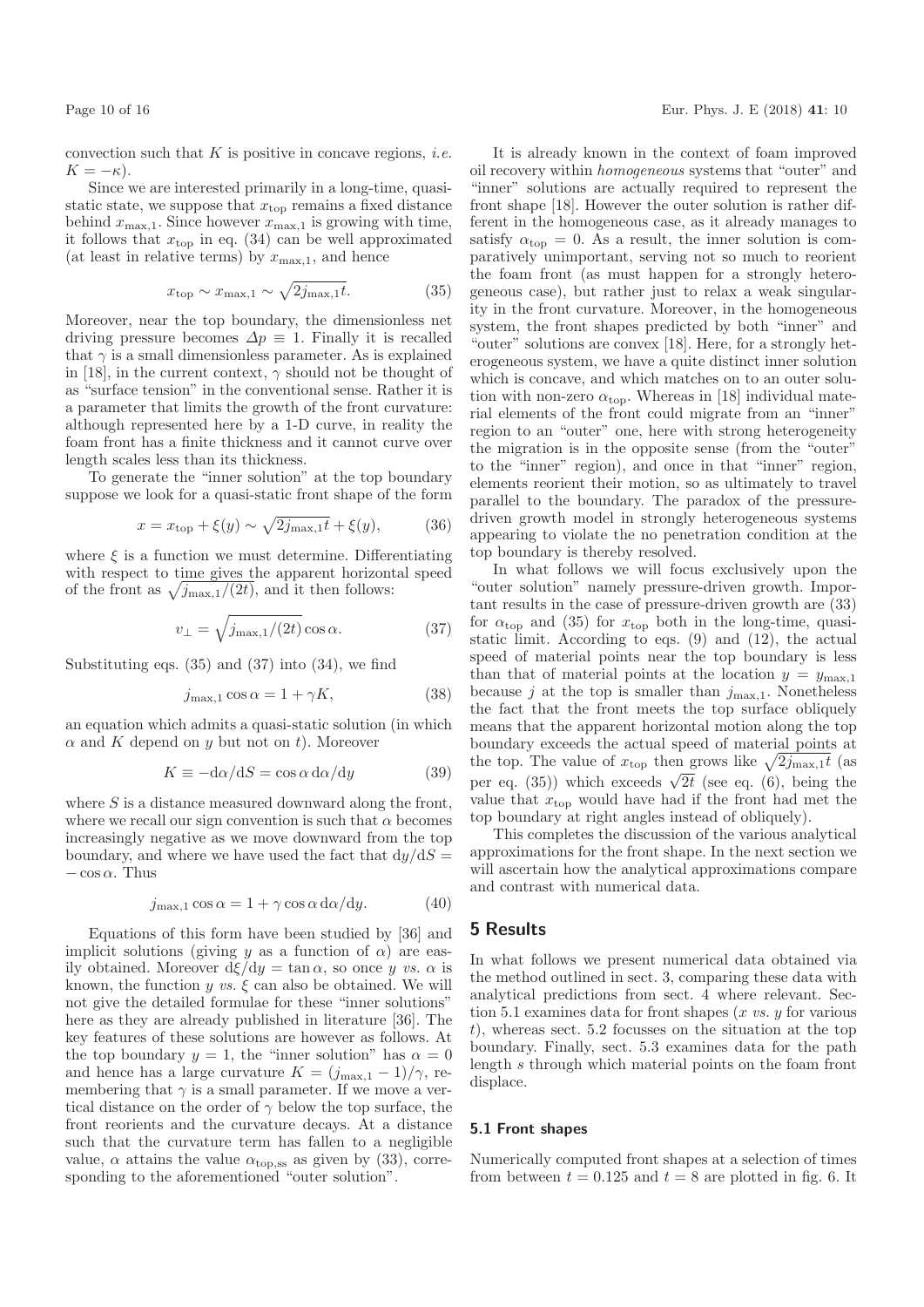

Fig. 6. Numerical front shapes predicted at various times from  $t = 0.125$  through  $t = 8$ .



Fig. 7. Numerical front shapes predicted at (a)  $t = 0.0625$ and (b)  $t = 0.125$  compared with the early-time Velde solution (eq.  $(18)$ ) and improved Velde solution (eq.  $(20)$ ).

is clear that the front evolves from a configuration that is near vertical at early times to one that is much more tilted over at later times. The front has a tendency to form concave corners: these are very evident for  $t = 0.125$  through  $t = 1$ , but are rather less evident for  $t = 2$  through  $t = 8$ . The concave corners do not remain at a fixed  $y$  location but instead are seen to migrate downwards. Indeed if one looks closely at the  $t = 2$  and  $t = 4$  curves, very small concave corners can be detected towards the bottom of the domain. The more striking feature of the  $t = 2$  through



Fig. 8. Numerical front shapes predicted at (a)  $t = 0.125$  and (b)  $t = 0.5$  compared with local quasi-static solutions obtained from eq. (25).

 $t = 8$  curves, however, is that they admit (smooth) concavities which are clearly distinct from concave corners: this is consistent with the predictions of sect. 4.4.

In fig. 7 some early-time numerical data are compared with the predictions of the Velde solution (18) and the improved Velde solution (20). In fig. 7(a) for  $t = 0.0625$ we see very clearly that the improved Velde solution is a better fit. In fig. 7(b) for  $t = 0.125$  however, the "improvement" is less clear. On average the improved Velde performs better, since the Velde solution is consistently behind the numerical curve, yet the improved Velde solution is sometimes behind and sometimes ahead. However pointwise at  $t = 0.125$  the improved Velde solution is no better, in the sense that there are points (particularly those in the upper part of the domain) at which the "improved" Velde solution is a similar distance away from the numerical data as the Velde solution is. As anticipated in sect. 4.1, even though the improved Velde solution is known to work well for homogeneous systems even out to  $t = 0.5$ , for a heterogeneous system it breaks down much sooner, and that breakdown manifests itself primarily in the upper part of the solution domain.

A far better fit to the  $t = 0.125$  data can in fact be obtained via the quasi-static solutions given via eq. (25). As is seen in fig. 8(a), locally a quasi-static solution seems to develop centred about each of the local maxima in  $x$ , growing outwards from there. The agreement with the nu-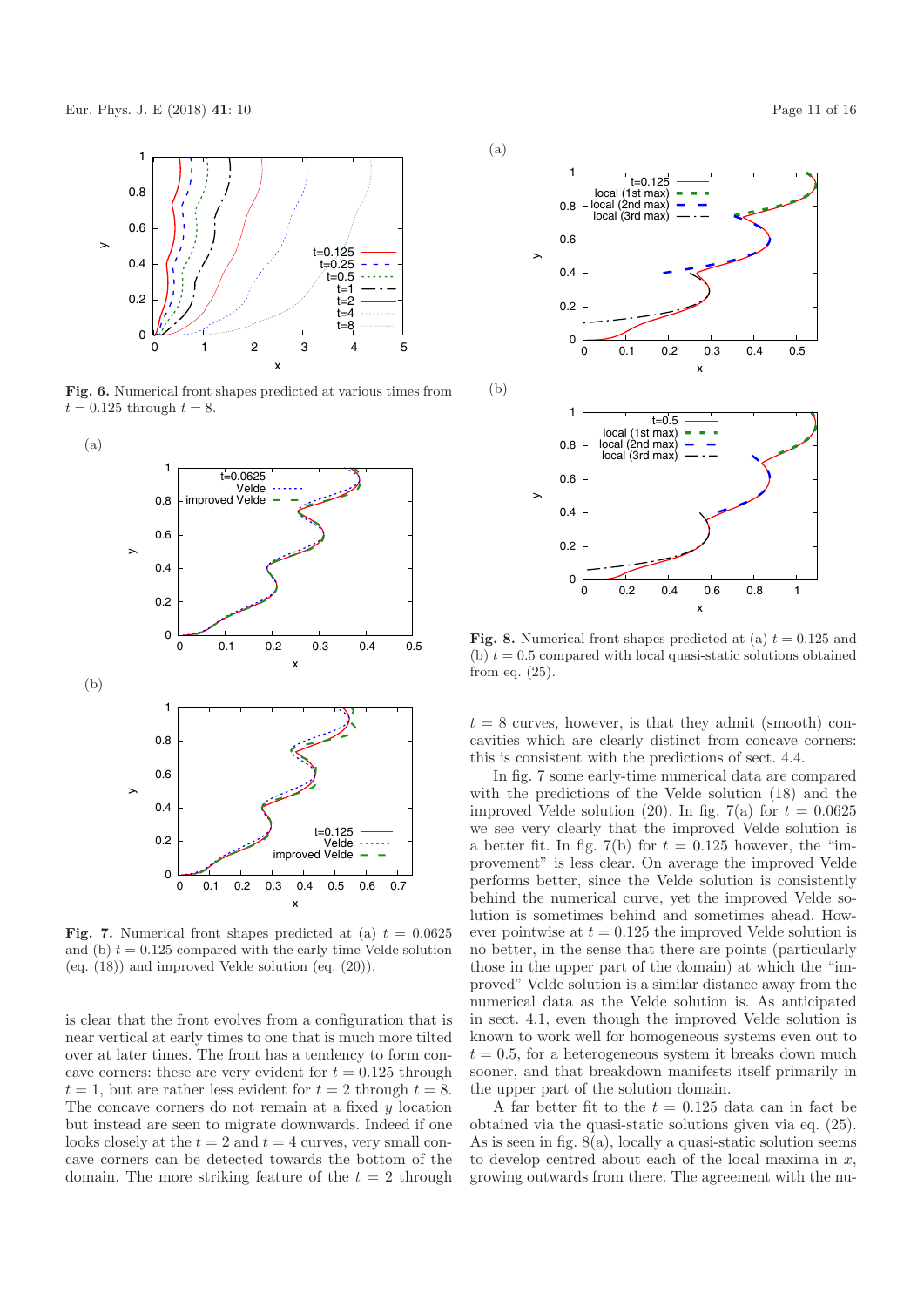

Fig. 9. Numerical front shapes computed at various times  $t =$ 4 through  $t = 16$  compared with the predicted final state (*i.e.* a long-time, global quasi-static solution).

merical data is good especially given that there are no adjustable fitting parameters here, as each local maximum in the  $x$  direction is given by eq.  $(22)$  with the rest of each curve then being determined from eq. (25). There are however mismatches where the quasi-static solutions associated with different local maxima fail to join up continuously: in the numerical data, these manifest themselves in the form of concave corners that run ahead of the quasistatic predictions.

The situation at  $t = 0.5$  has evolved somewhat, as fig. 8(b) shows. There are still recognizable local quasistatic solutions about each of the local maxima in  $x$ , but there is a clear tendency of the quasi-static solutions higher up to advance further and thereby invade parts of the domain formerly occupied by the quasi-static solutions associated with maxima lower down. This is associated with the concave corners at the junctions between the various local quasi-static solutions having migrated downwards relative to their earlier locations in fig. 8(a).

By  $t = 4$  (see fig. 9) there is a recognisable tendency for the foam front to converge to a global quasi-static solution. However it is clear that convergence is not uniform: agreement with the global quasi-static solution is achieved quickly in the upper part of the domain, with convergence in the lower part of the domain being rather slower. One of the issues faced here is that for the numerical data  $y$ necessarily falls to zero when  $x = 0$  but for the long-time, quasi-static state (see eq.  $(25)$ ), y only falls to zero as  $x - x_{\text{max}} \rightarrow -\infty$ . It is only as t increases from  $t = 4$  to  $t = 8$  to  $t = 16$  that we see the numerical curve in the lower part of the domain starting to migrate towards the long-time quasi-static state curve.

Despite the slow convergence, the fact that the solution does indeed evolve towards a long-time, quasi-static state is a significant one from the point of view of improved oil recovery operations. By construction (see eq. (25)), over the overwhelming majority of the depth of the domain (with the exception of  $y \ll 1$ ), the location x of the front is no more than an  $O(1)$  distance behind  $x_{\text{max}}$ , *i.e.* typically a point on the front is no further behind the leading  $x$ value than the domain itself is deep. This implies that the advancing foam front manages to avoid so called "gravity

override" an undesirable situation in which isolated parts of the front, typically those higher up in the domain, far outrun the majority of the front.

#### 5.2 Front motion along the top boundary

Another observation that we can make from the curve shapes in,  $e.g.,$  fig. 6 through fig. 9, is that the curves do not quite meet the top boundary at right angles  $(i.e.,$  $\alpha_{\text{top}} \neq 0$ . As was discussed in sect. 4.5, this is associated with  $x_{\text{top}}$  growing slightly faster than it would for a right angle configuration. Here we study in detail how  $x_{\text{top}}$  vs. t behaves.

In fig. 10(a) the numerical  $x_{top}$  vs. t data are compared against two formulae:  $\sqrt{2t}$  (eq. (6), the formula that would apply if  $\alpha_{\text{top}} = 0$  at all times) and  $\sqrt{2j_{\text{max},1}}t$ (eq. (35), the formula that would apply if  $\alpha_{\rm top} = \alpha_{\rm top, ss} \equiv$  $-\arccos\left(\frac{1}{j_{\text{max},1}}\right)$  at all times). By time  $t=1$  it is clear that the numerical data fit the latter formula far better than they fit the former. However it is difficult to detect which formula fits better for small times  $t \ll 1$ , since all the curves converge together on the plot as  $t \to 0$ . In order to visualise this better, in fig. 10(b) we plot  $x_{\text{top}}/\sqrt{2t}$  vs. t. Over time this is seen to migrate from 1 to close to  $\sqrt{j_{\text{max},1}}$  (corresponding to the angle  $\alpha_{\text{top}}$  reorienting from zero at  $t = 0$  to a final steady-state value  $\alpha_{\text{top,ss}} \equiv -\arccos(1/j_{\text{max},1})).$ 

The evolution of  $\alpha_{\text{top}}$  with time is shown explicitly in fig.  $10(c)$ . Clearly there is some noise in the numerical data: this is actually a numerical artifact arising from the fact that we quite often have to delete front material points near the top boundary. As explained in sect. 3, we delete material points whenever the point spacing falls below a minimum permitted value. Near the top boundary, material points are predicted to have an upwards velocity component, so the spacing between these material points and the top boundary is continually decreasing. In spite of the noise, it is clear that the data match the predicted steady state  $\alpha_{\text{top,ss}}$ .

It is possible to use the Velde and improved Velde formulae (eqs.  $(18)$  and  $(20)$ ) to determine (via eq.  $(5)$ ) a value of  $\alpha_{\text{top}}$ : the resulting formulae are also plotted on fig.  $10(c)$ . Clearly the Velde and improved Velde formulae for  $\alpha_{\text{top}}$  only apply at very early times: for any time t greater than about 0.05 the numerical data tend to be closer to  $\alpha_{\text{top,ss}}$  than to the Velde data.

The data we have considered here have a well defined value of  $j'_{\text{top}}$  (with  $j'_{\text{top}}$  being negative as is clear from fig. 2): based on eqs. (10)–(13),  $j'_{\text{top}}$  evaluates to  $1 - 2\pi k_{\text{het}} n_{\text{het}}$  as already mentioned in sect. 2. It is interesting to speculate what might happen in a situation where the magnitude of  $j'_{top}$  is decreased. This could be achieved for instance by decreasing the value of the parameter  $k_{\text{het}}$ , which would maintain the value of j at the top, denoted  $j_{\text{top}}$ , equal to unity. Reducing  $k_{\text{het}}$  from the original choice  $k_{\text{het}} = 0.3$  down to  $k_{\text{het}} = 1/(2\pi n_{\text{het}})$ , would make  $j'_{\text{top}}$  tend to zero. Since vanishing  $j'$  corresponds to having a maximum in  $j$ , the more that the magnitude of  $j'_{\text{top}}$  is decreased, the closer  $j_{\text{max},1}$  must move to  $j_{\text{top}} \equiv 1$ .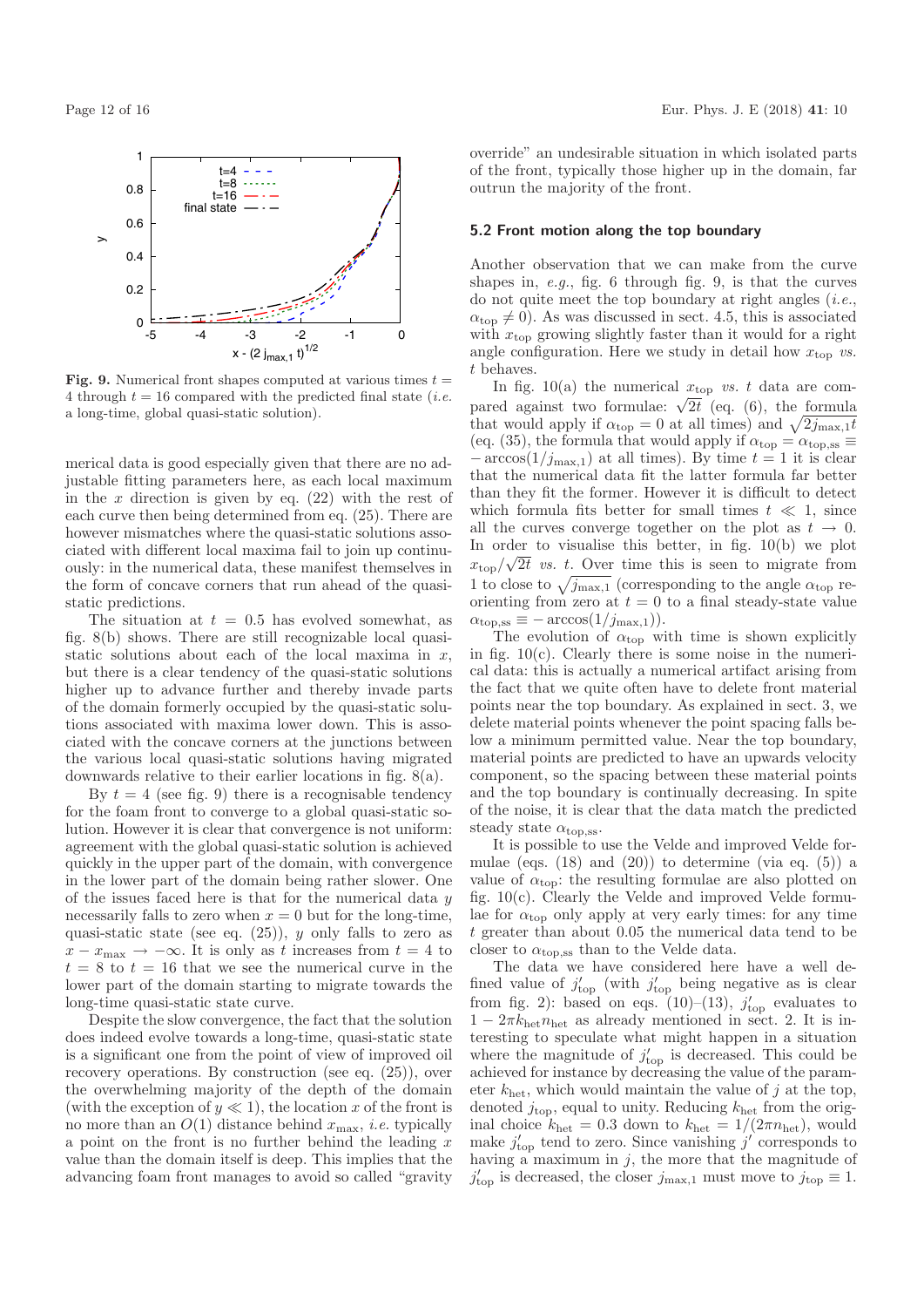

Fig. 10. (a) For a strongly heterogeneous system, the location of the front on the top boundary  $x_{top}$  vs. time t compared with the boundary condition imposed for a homogeneous sys- $\frac{1}{\sqrt{2t}}$  and also compared with the expected long-time behaviour  $\sqrt{2j_{\text{max},1}t}$  (for the strongly heterogeneous system). (b)  $x_{\text{top}}/\sqrt{2t}$  vs. time t; the constant value  $\sqrt{j_{\text{max},1}}$  is also indicated. (c) The absolute value  $|\alpha_{\text{top}}|$  vs. time t, as computed numerically, compared with the expected long-time steadystate value  $|\alpha_{\text{top,ss}}|$ , and also contrasted with the predictions for  $|\alpha_{\text{top}}|$  deduced from the Velde and improved Velde solutions.

The value of  $\alpha_{\text{top,ss}}$  given by eq. (33) must then migrate towards zero, implying that the  $x_{top}$  vs. t formula from eq. (6) will be recovered.

The discussion presented above concerned the case  $j'_{\text{top}} \leq 0$ , but with the magnitude of  $j'_{\text{top}}$  decreasing towards zero. A boundary condition  $\alpha_{\text{top}} = 0$  is also typically imposed on systems for which  $j'_{\text{top}}$  is strictly greater than zero, e.g. in the case of homogeneous permeability we have  $j \equiv y$  and hence  $j'_{\text{top}} = 1$ . It is known however that imposing  $\alpha_{\text{top}} = 0$  when  $j'_{\text{top}}$  is strictly greater than zero leads to considerable complexity in the structure of the foam front at early times and near the top [25]: this arises due to an incompatibility between those material points forced to remain on the top boundary and points immediately below the top which must drift downwards with velocity component  $-j'_{\text{top}}/2$  according to the Velde solution (see eq. (19)). This incompatibility is removed in the special case when  $j'_{top} \rightarrow 0$ , suggesting that the complicated structure near the top of the foam front needed to resolve that incompatibility (as presented by [25] for a homogeneous system) is not actually required in the special case of a heterogeneous system with vanishing  $j'_{\text{top}}$ . In what follows however we return to the case of non-

#### 5.3 Behaviour of path length variable s

neous systems with  $j'_{\text{top}} < 0$ .

So far we have focussed attention primarily upon front shapes and quantities  $(e.g., x_{\text{top}}, \alpha_{\text{top}})$  which can be obtained directly from them. Here we switch the focus instead to the path length variable s. Although this must be computed in order to determine the front shape, the evolution eq. (8) for the front shape being dependent upon it, we have not yet examined its behaviour in detail.

vanishing  $j'_{\text{top}}$  and more particularly strongly heteroge-

We know that  $s$  is necessarily greater than  $x$ , because to reach a given  $x$  location, front material points generally must displace both horizontally and vertically. However since front motion is initially predominately horizontal, s should be only slightly greater than  $x$  (at least initially). Figure 11(a) shows a plot of s vs. y superposed on a plot of x vs. y for various times up to  $t = 0.5$ . As expected, the s values are just very slightly larger than  $x$ .

The biggest discrepancies between  $s$  and  $x$  tend to be seen in the regions immediately above concave corners in the front shape. This is unsurprising. We know (via fig. 8) that in the time regime considered here, the front shape is well described by local quasi-static solutions satisfying eq.  $(23)$ . For s to grow above x we need a significant vertical component of motion, *i.e.* we need  $\alpha$  different from zero, and this is achieved via eq.  $(23)$  when j is significantly smaller than  $j_{\text{max}}$ . Note that, the angles  $\alpha$  are not expected to be symmetric either side of a concave corner: selecting the  $y$  value corresponding to the corner between the two uppermost local quasi-static solutions,  $j(y)/j_{\text{max},1}$ will be less than  $j(y)/j_{\text{max},2}$  for instance, these values then determining  $\alpha$  according to eq. (23). The front is therefore tilted over to a greater extent above the corner than below, which also contributes to the gradual downward migration of the corner itself, since the algorithm proposed by [18] sets the direction of motion of the corner to be along the corner bisector. Another consequence of having a larger  $\alpha$  above the corner than below is that s is larger above the corner (because as explained above, larger  $\alpha$  implies more vertical motion, which in turn implies a larger path length s travelled to reach a given horizontal location  $x$ ).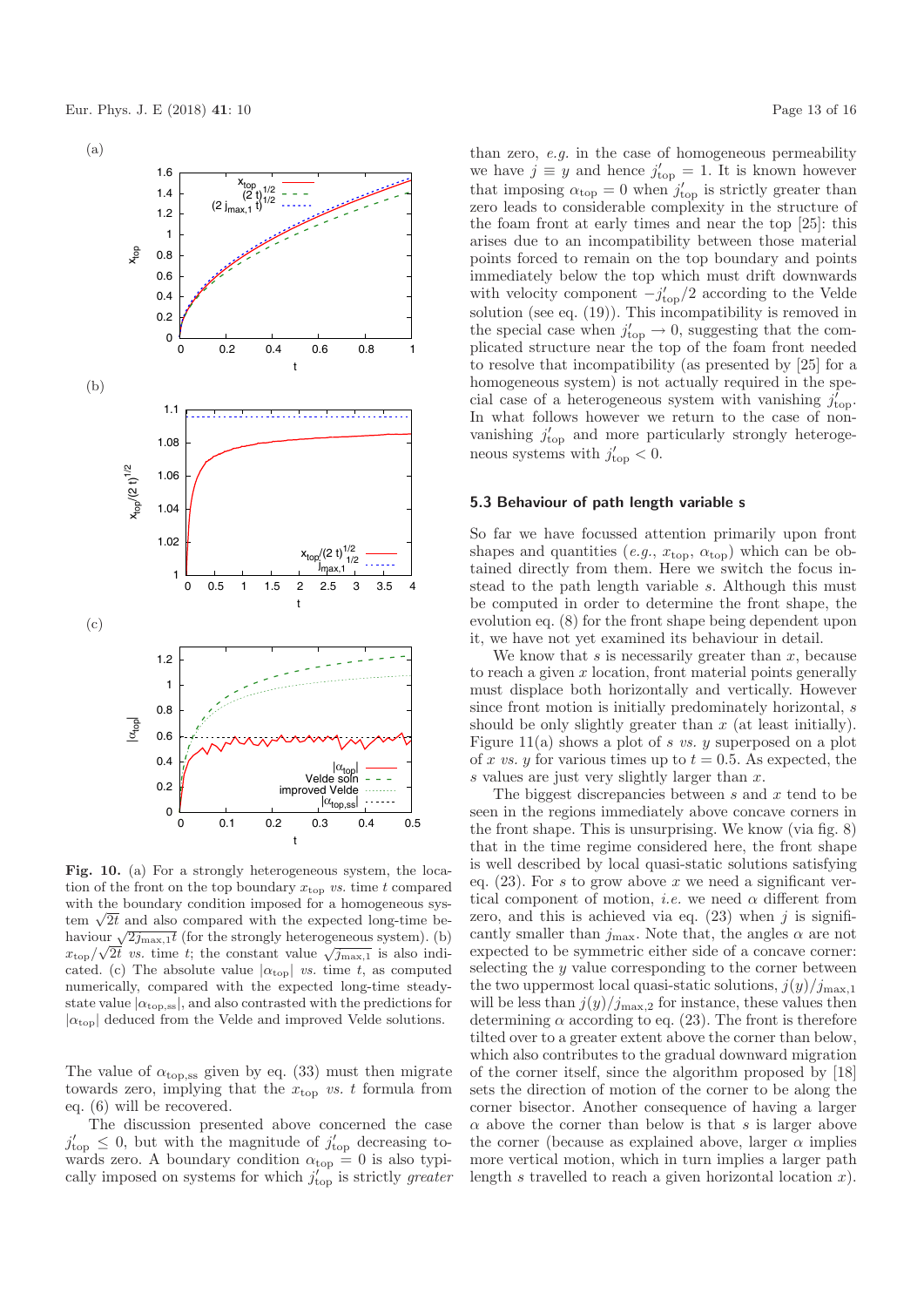

Fig. 11. Curves of path length s vs. y compared with curves of x vs. y at various times (a) from  $t = 0.0625$  to  $t = 0.5$  and (b) from  $t = 0.5$  to  $t = 4$ .

It is clear therefore that there is actually a jump in s at each of the concave corners which is what fig. 11(a) shows.

This is the first time that a jump in the value of path length s has been clearly demonstrated in numerical results of the pressure-driven growth model. The result is actually a fairly significant one for the numerical implementation of the model, since the rule we use for evolving the corners i.e. a speed up factor relative to material points of  $1/\cos(\delta\theta/2)$  where  $\delta\theta$  is the angle through which the corner turns, strictly speaking only applies when material points either side of the corner are moving at the same speed (but in different directions). In reality, the speed of material points is sensitive to s (see eq.  $(9)$ ), so if there is a jump in s at the corner, there must also be a jump in that material point speed.

Strictly speaking then we ought to be using a more general technique for determining how the concave corners move: indeed a general technique for determining how sharp corners must evolve in pressure-driven growth when the speed of material points undergoes a jump at a concave corner has already been derived by [22]. The derivation specifically envisaged the case of an anisotropic permeability, so that a jump in orientation of the front (as necessarily happens at a concave corner) implies a jump in speed of material points, regardless of whether or not path length s undergoes a jump at the corner. In the present system we have a heterogeneous but isotropic

permeability, but the technique derived by [22] for propagating the concave corners can still be employed, as all that matters in the technique is that there is a jump in the speed of material points regardless of how it is caused.

We leave the implementation of this more general technique for computing the evolution of the locations of the concave corners for future work. We note however from fig. 11(a) that the jumps in s compared to the value of s itself are fairly small, so the error involved in propagating the concave corners assuming equal s and hence (according to eq. (9)) equal speed either side of the corner should likewise be small. Moreover the mathematical structure of the pressure-driven growth equations should help to maintain the integrity of the solution in spite of the exact details of how the corner is propagated: information about the front shape tends to propagate outwards in convex regions but inwards in concave regions (towards the concave corner). As front material points migrate closer and closer together at the concavity and thereby the spacing between them diminishes, we eventually need to remove points from the front altogether: in the neighbourhood of the corner then we destroy information, meaning that slight inaccuracies in that information cease to be relevant. Sufficiently large inaccuracies can and do produce spurious behaviour (see [18]), but slight inaccuracies can be tolerated (since the inaccurate information itself is eventually destroyed).

Yet another consideration is that as time proceeds the concave corners themselves become less prominent so the algorithm for propagating them should likewise become less critical: fig. 11(b) for instance shows x and s vs. y at longer times up to  $t = 4$ . The concave corners on the x vs. y plots are now difficult to see, although jumps in s at certain  $\alpha$  values remain evident: these jumps in s are however gradually being pushed to the bottom of the solution domain, beyond which no further advance of the foam front is possible.

# 6 Conclusions

We have used the pressure-driven growth model in order to study the advance of a foam front through an oil reservoir in the context of foam improved oil recovery. Whereas previous studies have focussed on homogeneous and/or weakly heterogeneous systems, here we have considered a strongly heterogeneous case: strong heterogeneity in this context means that the reservoir permeability varies significantly from stratum to stratum, and in particular decreases sufficiently in the direction moving toward the top boundary, that it overcomes the tendency of the net driving pressure (injection pressure less hydrostatic pressure) to grow moving upwards. Thus the part of the foam front that moves the furthest and the fastest is not that right at the top of the reservoir, but rather somewhere in the interior, albeit typically relatively close to the top.

An early-time solution for the shape of the front is available that assumes that the motion of front material points is predominately in the horizontal. This solution predicts that the horizontal displacement of the foam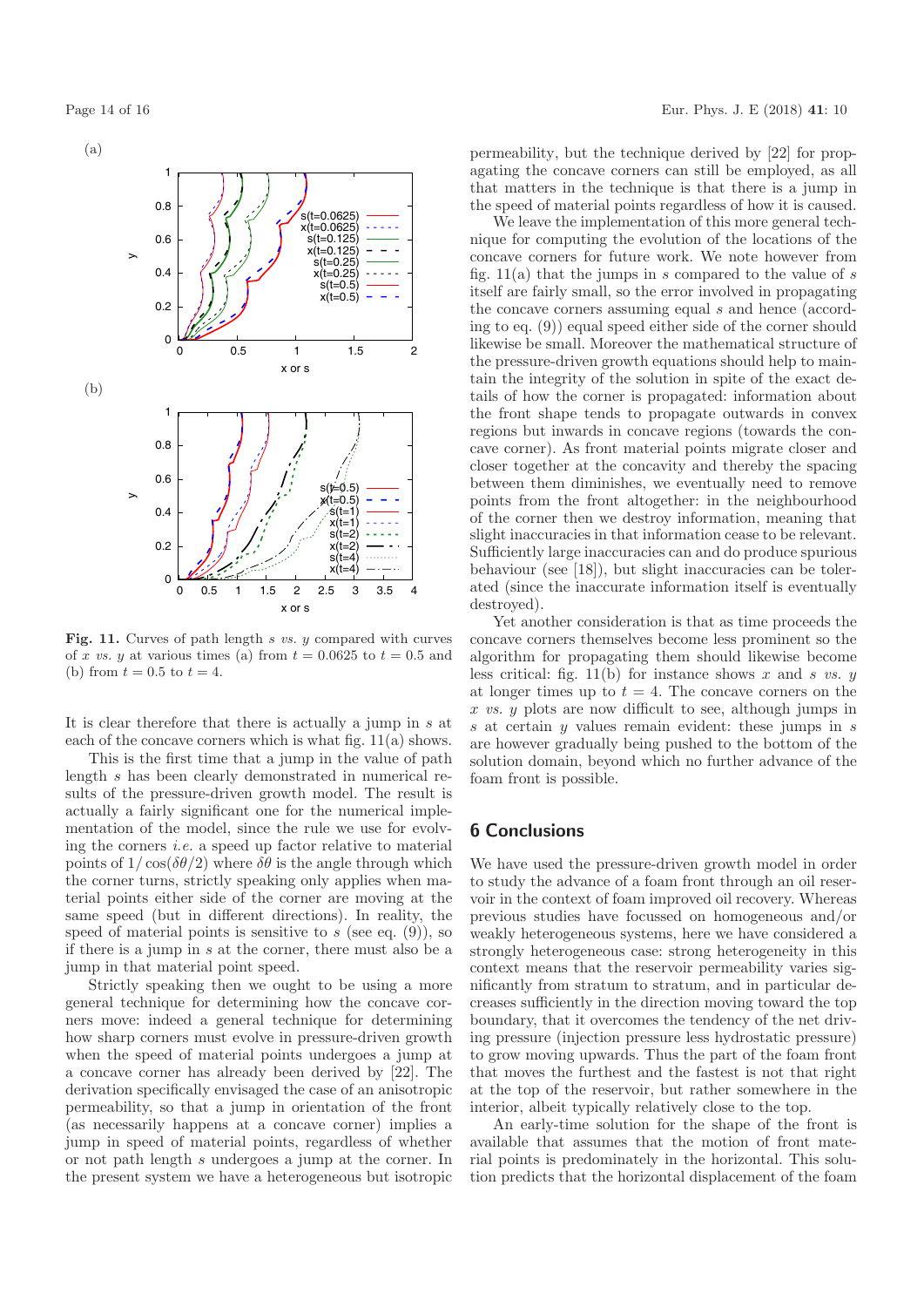front develops several local maxima, each maximum corresponding to a high permeability stratum. This solution however breaks down comparatively quickly (much more quickly than the analogous early-time solution for a homogeneous system does) since it turns out that vertical motion of front material points can be rather more significant in a strongly heterogeneous system than in a homogeneous one.

A better match to the front shape can be found by assuming a local quasi-static solution about each of the local maxima of the front displacement. Each local quasistatic solution assumes a locally uniform "apparent" horizontal motion matching that of the corresponding local maximum. The various local solutions cannot however be matched together to give a global quasi-static solution since it turns out that the different local maxima move at different rates from one another. Over time then, the faster moving local quasi-static solutions tend to invade the domains occupied by their slower moving neighbours with the result that the global long-time, quasi-static solution is that corresponding to the fastest moving out of all the local maxima: this is typically the maximum that is located highest up in the domain. All points on the front are now predicted to have an apparent horizontal motion equal to that of the leading local maximum.

One interesting prediction is that the global, long-time solution admits concave regions in the foam front shape. Unlike what is normally seen in pressure-driven growth, these are smooth concavities rather than sharp concave corners: individual material elements spend only a limited time migrating through any given concavity, implying insufficient time for the concavity to sharpen. Sharp concave corners do in fact appear in the front shape early on, but they turn out to be transient being driven to the bottom boundary of the front where they can advance no further: the concavities that persist at long times are smooth ones.

The motion of the uppermost of the local maxima on the front (associated with the uppermost of the high permeability strata) also influences the solution for the front at the top boundary of the domain. The result is that the front along the top boundary moves faster in a strongly heterogeneous system than in a homogeneous or weakly heterogeneous one. The foam front also appears to meet the top boundary obliquely, rather than (as is usual for pressure-driven growth) at a right angle: this reflects a rapid spatial re-orientation of the foam front near the top boundary, which can be captured by a more general model (the viscous froth, an "inner solution" valid very near the boundary) albeit not via pressure-driven growth (an "outer solution").

The prediction of a long-time, global quasi-static solution for pressure-driven growth even in a strongly heterogeneous system such as this one is significant for petroleum engineering operations. Since the global quasi-static solution predicts that all points move with the same apparent horizontal motion as the forwardmost point (i.e., as the leading local maximum), this means that the front itself remains just a limited distance behind that forwardmost point. This then suggests that override (an undesirable

situation in which certain points on the front can advance arbitrarily far ahead of others) should not occur in this system.

Open Access This is an open access article distributed under the terms of the Creative Commons Attribution License (http://creativecommons.org/licenses/by/4.0), which permits unrestricted use, distribution, and reproduction in any medium, provided the original work is properly cited.

## References

- 1. L.W. Lake, Enhanced Oil Recovery (Prentice Hall, Englewood Cliffs, NJ, 2010).
- 2. L.L. Schramm, F. Wassmuth, Foams: Basic Principles, in Foams: Fundamentals and Applications in the Petroleum Industry, edited by L.L. Schramm Advances in Chemistry, Vol. 242 (American Chemical Society, Washington, DC, 1994) Chapt. 1, pp. 3–45.
- 3. W.R. Rossen, Foams in enhanced oil recovery in Foams: Theory, Measurements and Applications, edited by R.K. Prud'homme, S.A. Khan Surfactant Science Series (Marcel Dekker, New York, 1996) Chapt. 2, pp. 99–187.
- 4. K. Ma, G. Ren, K. Mateen, D. Morel, P. Cordelier, Literature review of modeling techniques for foam flow through porous media, in SPE Improved Oil Recovery Symposium, Tulsa, OK, 12th–16th April, 2014, SPE-169104-MS.
- 5. K. Ma, G. Ren, K. Mateen, D. Morel, P. Cordelier, SPE J. 20, 453 (2015).
- 6. A.R. Kovscek, T.W. Patzek, C.J. Radke, SPE J. 2, 511 (1997).
- 7. J.-X. Shi, W.R. Rossen, Improved surfactant-alternatinggas foam process to control gravity override, in Improved Oil Recovery Symposium, Tulsa, OK, 19th–22nd April, 1989, Paper SPE 39653.
- 8. Y. Zeng, A. Muthuswamy, K. Ma, L. Wang, R. Farajzadeh, M. Puerto, S. Vincent-Bonnieu, A.A. Eftekhari, Y. Wang, C. Da, J.C. Joyce, S.L. Biswal, G.J. Hirasaki, Ind. Eng. Chem. Res. 55, 7819 (2016).
- 9. P.G. Saffman, G. Taylor, Proc. R. Soc. London Ser. A 245, 312 (1958).
- 10. M. Sahimi, Flow and Transport in Porous Media and Fractured Rock: From Classical Methods to Modern Approaches, 2nd edition (Wiley-VCH Publishers, Weinheim, Germany, 2011).
- 11. L. Cheng, A.B. Reme, D. Shan, D.A. Coombe, W.R. Rossen, Simulating foam processes at high and low foam qualities, in SPE/DOE Improved Oil Recovery Symposium, Tulsa, OK, 3rd–5th April, 2000, 59287-MS SPE.
- 12. D. Shan, W.R. Rossen, SPE J. 9, 132 (2004).
- 13. A. Afsharpoor, G.S. Lee, S.I. Kam, Chem. Eng. Sci. 65, 3615 (2010).
- 14. C.S. Boeije, W.R. Rossen, SPE J. 20, 49 (2014).
- 15. P. Persoff, C.J. Radke, K. Pruess, S.M. Benson, SPE Reserv. Eng. 6, 365 (1991).
- 16. A.W. Fisher, R.W.S. Foulser, S.G. Goodyear, Mathematical modeling of foam flooding, in SPE/DOE Enhanced Oil Recovery Symposium, Tulsa, OK, 22nd–25th April, 1990, Paper SPE/DOE 20195.
- 17. Z.H. Zhou, W.R. Rossen, SPE Adv. Technol. Ser. 3, 154  $(1995)$ .